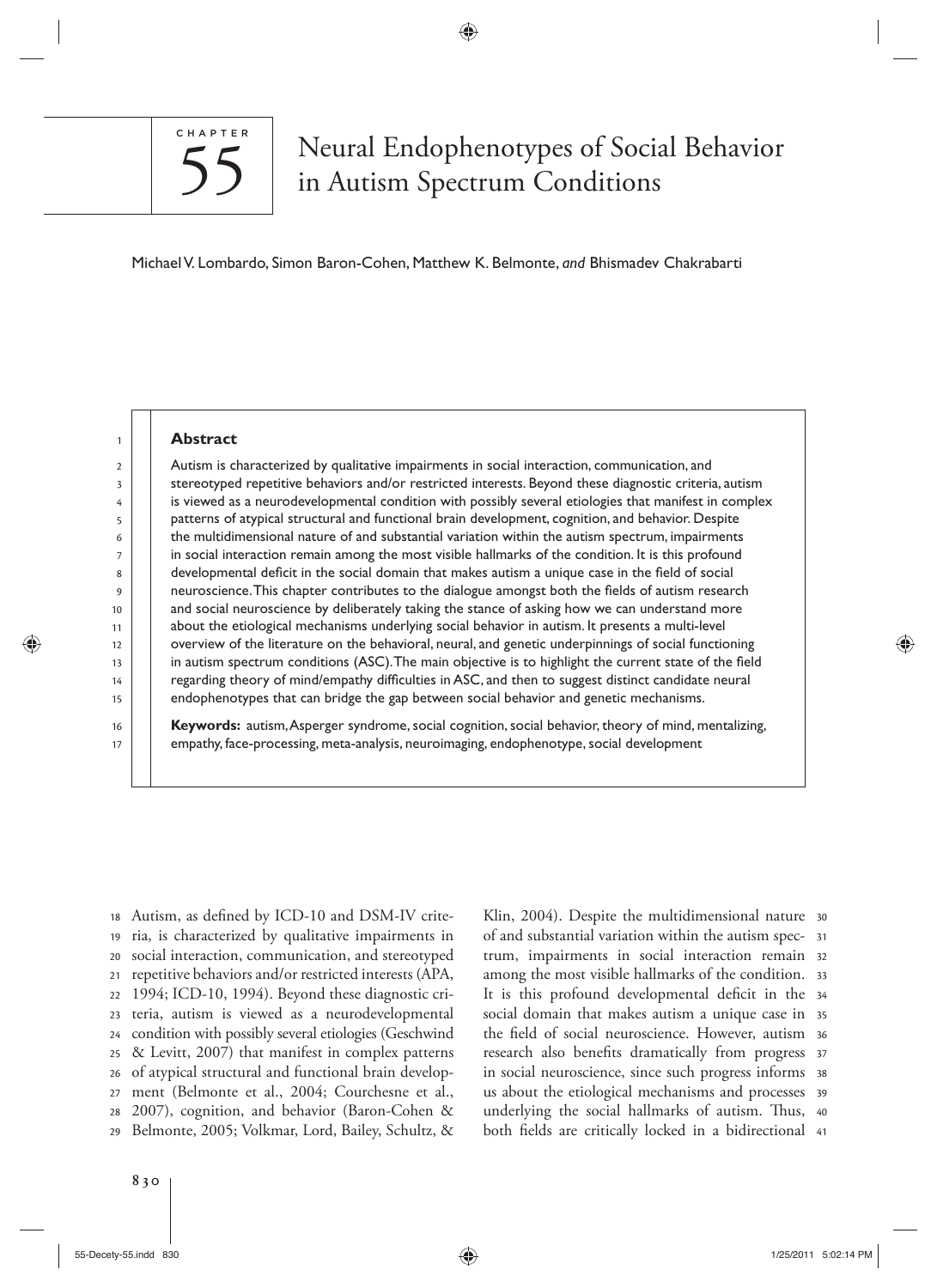3 2 <sup>1</sup> interaction and it is the dialogue amongst researchers in both fields that can help provide further advancements in our knowledge of both fields.

32 31 30 29 28 27 26 25 24 23 22 21 20 19 18 17 16 15 14 13 12 11 10 9 8 7 6 5 4 For the purposes of this chapter we contribute to the dialogue amongst both the fields of autism research and social neuroscience by deliberately taking the stance of asking how we can understand more about the etiological mechanisms underlying social behavior in autism. Historically, the most concretely testable and widely documented of the social impairments in autism was the ability to mentalize<sup>1</sup> and/or to rapidly and flexibly manifest empathy with others (Baron-Cohen, 1995; Baron-Cohen, Leslie, & Frith, 1985; Frith, 2001). An increasing body of evidence also relates autistic mentalizing deficits to computationally and developmentally prior abnormalities in social and other perceptual processes (Dawson et al., 2004; Rogers & Pennington, 1991; Schultz, 2005). However, amongst the search for explanations of autism, at the cognitive, neural, and genetic levels, some have argued that there may be no single overarching explanation for all of the phenotypic variability (Happé, Ronald, & Plomin, 2006; Ronald, Happé, Bolton, et al., 2006). Many researchers now tend to view autism as a set of subtypes that fall under the broad label of autism spectrum conditions (ASC). Thus, if we are to identify the underlying etiological mechanisms giving rise to various types of autism, there is a need to characterize individuals in terms of variables closer to these mechanisms.

53 52 51 50 49 48 47 46 45 44 43 42 41 40 39 38 37 36 35 34 33 Recent thinking in the neid of psychiatry has led to the concept of intermediate phenotypes ("endophenotypes"; see Box 55.1 ) which are one step closer to the genetic mechanisms that, in interaction with environmental factors, ultimately give rise to variability within the diagnostic phenotype (Gottesman & Gould, 2003; Meyer-Lindenberg & Weinberger, 2006). For example, in different individuals with ASC, the same abnormality of neural information processing may arise from partially or wholly distinct sets of factors. Although the final common pathway underlying the diagnosis may lie at the level of neurs formation processing, interindividual variations in the genetic and environmental factors from which this neural abnormality arises produce corresponding inter-individual variations within and outside the common pathway. In this endophenotypic sense, a fractionable, multiplefactors view of autism is not incompatible with a unified, final common pathway account (Belmonte, Bonneh, et al., 2009).

# **Box 55.1. Endophenotype**

Endophenotypes are defined as "measurable components unseen by the unaided eye along the pathway between disease and distal genotype" (Gottesman & Gould, 2003). Endophenotypes can be of variable depth, in that some measures (e.g., cellular activity as measured by single-unit electrophysiology) might be closer to the genetic end, whilst others such as reaction time in a behavioral task could constitute an endophenotype that is closer to the end marked by clinical diagnosis. Neural endophenotypes (as identi fied by structural and functional neuroimaging) lie in an intermediate position in this scale measuring the "depth of endophenotype." Meyer-Lindenberg and Weinberger (2006) were among the first to propose a framework for identifying neural endophenotypes for understanding complex psychiatric conditions.

76 mind and empathy that have been systematically 75 lights the most pertinent aspects of theory of 74 de Waal, 2002) (see Box 55.2), this review high- 73 2006; de Vignemont & Singer, 2006; Preston & 72 2008; Blair, 2005; Chakrabarti & Baron-Cohen, 71 (Baron-Cohen & Wheelwright, 2004; Belmonte, 70 While theory of mind/empathy is a broad construct 69 behavioral assays or tests of this construct in ASC. 68 67 overview of widely used and consistently replicated tive review of all studies in ASC, we give a succinct 66 empathy in ASC. Rather than providing an exhaus- 65 64 ioral and neuroimaging studies on theory of mind/ (see Figure 55.1). We start with a review of behav- 63 between social behavior and genetic mechanisms 62 61 neural endophenotypes that can bridge the gap in ASC, and then to suggest distinct candidate 60 field regarding theory of mind/empathy difficulties s9 objective is to highlight the current state of the 58 autism spectrum conditions (ASC). Our main 57 genetic underpinnings of social functioning in 56 of the literature on the behavioral, neural, and 55 54 In this chapter we present a multi-level overview addressed (see Table 55.1 for an overview).

should focus on the most robust and consistent 88 87 gaze, mentalizing, self-referential cognition), we 86 85 in autism (e.g., face perception, facial emotions, eye 84 insight into the literature relating to social behavior and without ASC. By providing a quantitative 83 ing studies relevant to social behavior in people with s2 81 from recent meta-analyses of functional neuroimagimpairment in ASC. To this end, we discuss results  $\,$  so 79 gest candidate neural endophenotypes for social of mind/empathy, we go one step further and sug- 78 In addition to the overview of research on theory 77 illustrate how a "candidate neural endophenotype"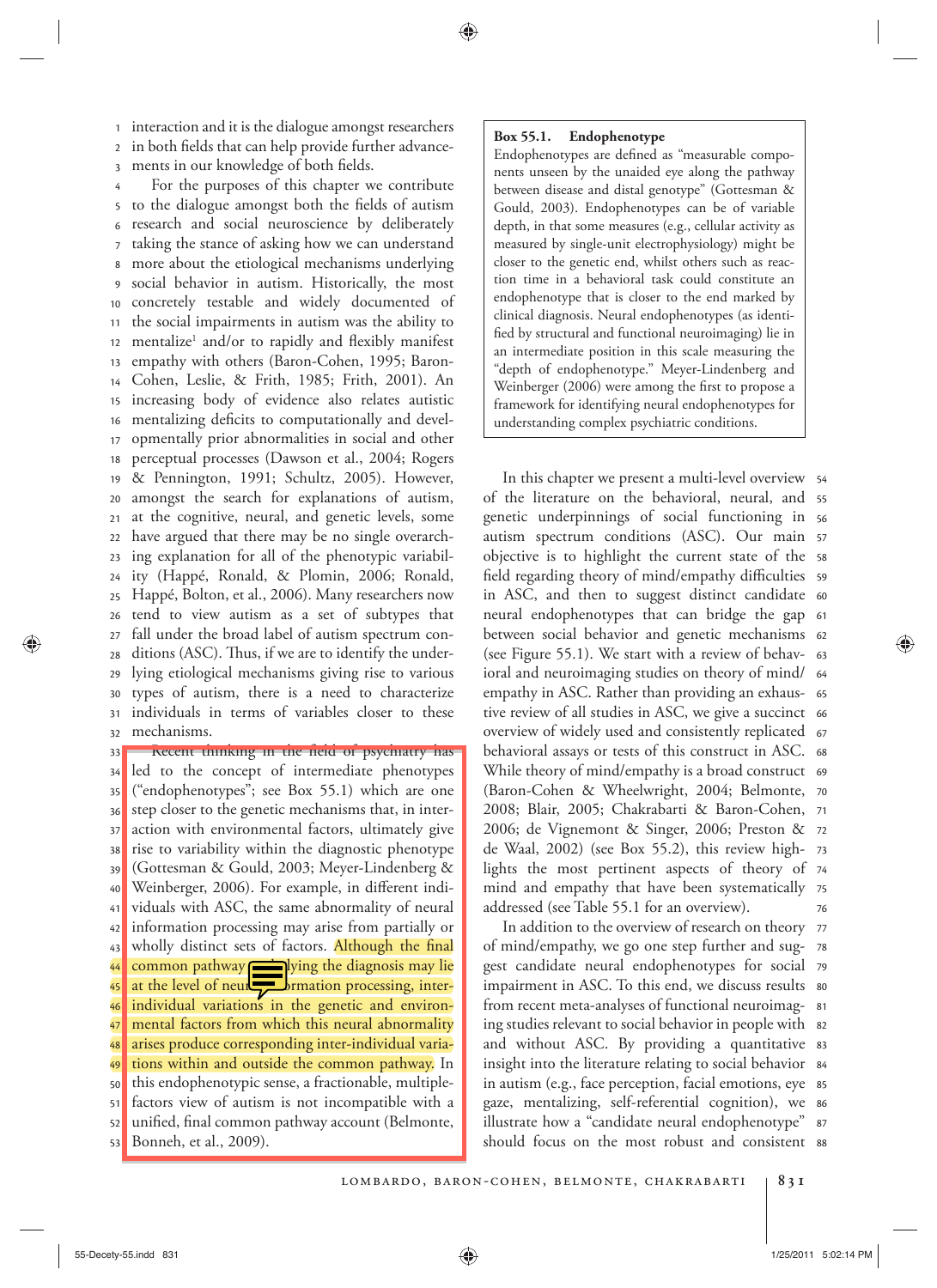

Fig. 55.1 Intermediate phenotypes (endophenotypes) in psychiatry. The far left (left of the solid vertical line) represents the primary structure of DNA, variations in which have been related to clinical phenotypes (far right) in traditional genetic association studies. The vertical line in the right is a dotted one to denote that clinical diagnoses (especially for ASC) exist along a continuum, that there is no strict distinction from the range of observed behavior. A range of intermediate phenotypes (e.g., mRNA/protein abundance and activity, cell population response, overt/covert behavior) exists between these two ends, which are all potential endophenotypes. An endophenotype could be closer to the DNA end (in which case effect sizes of genetic association would be higher), or closer to the clinical diagnostic end (which could account for why most genetic studies find multiple associations of low-medium effect size). Thus the "depth of endophenotype' (i.e., how close a particular endophenotype is to the DNA end of this continuum) can help determine the strength of a genetic association. The horizontal arrow at the bottom of the figure is bidirectional, to denote that just as DNA can influence behavior through the set of endophenotypes, the environment can in turn impact on gene expression.

- 1 neural systems that differ between groups. We also
- 2 illustrate how endophenotypes may be refined by
- 3 highlighting the common and distinct neural sys-
- 4 tems underlying subdomains of social behavior such
- 5 as theory of mind and face processing. Finally, we
- 6 discuss evidence from humans and other animals
- 7 for genetic contributions to social behavior and

10 9 that will integrate genotypic and endophenotypic autism and suggest directions for future research  $s$ levels of analysis.

# **! eory of Mind in ASC**

paper by Premack and Woodruff (1978), provocatively 13 Inquiry into theory of mind began with the seminal 12

## Box 55.2. Theory of Mind, Mentalizing, and Empathy

*! eory of mind* (ToM) allows us the capacity to infer the full range of mental states (beliefs, desires, goals, intentions, imagination, emotions, etc.) that cause action, in a top-down manner. In brief, having a theory of mind is to be able to reflect on the contents of one's own and other's minds (Baron-Cohen, 1995). *Mentalizing* is a synonymous term to theory of mind. *Empathy* is a superordinate category, encompassing ToM as well as automatic components of emotion perception and the ability to respond to others' emotions in an appropriate way. Empathizing is defined as the ability to identify emotions, thoughts, and other mental states in others, and to respond to these in an emotionally appropriate way (Baron-Cohen & Wheelwright, 2004). Empathy consists of three main fractions, including a) cognitive empathy (identical to ToM), b) affective they have the symposible for our automatic reactions to others' emotions, and c) sympathy/prosocial Behavior, which is involved in making an emotionally appropriate motor response (for a discussion, see Chakrabarti & Baron-Cohen, 2006 ). For the purposes of the meta-analysis reported in the *Neural Systems Involved in ASC Social Impairment* section, we have taken a broad approach, including all studies that tap the broad construct encompassing theory of mind, and empathy, either directly or indirectly.

♠

11

♠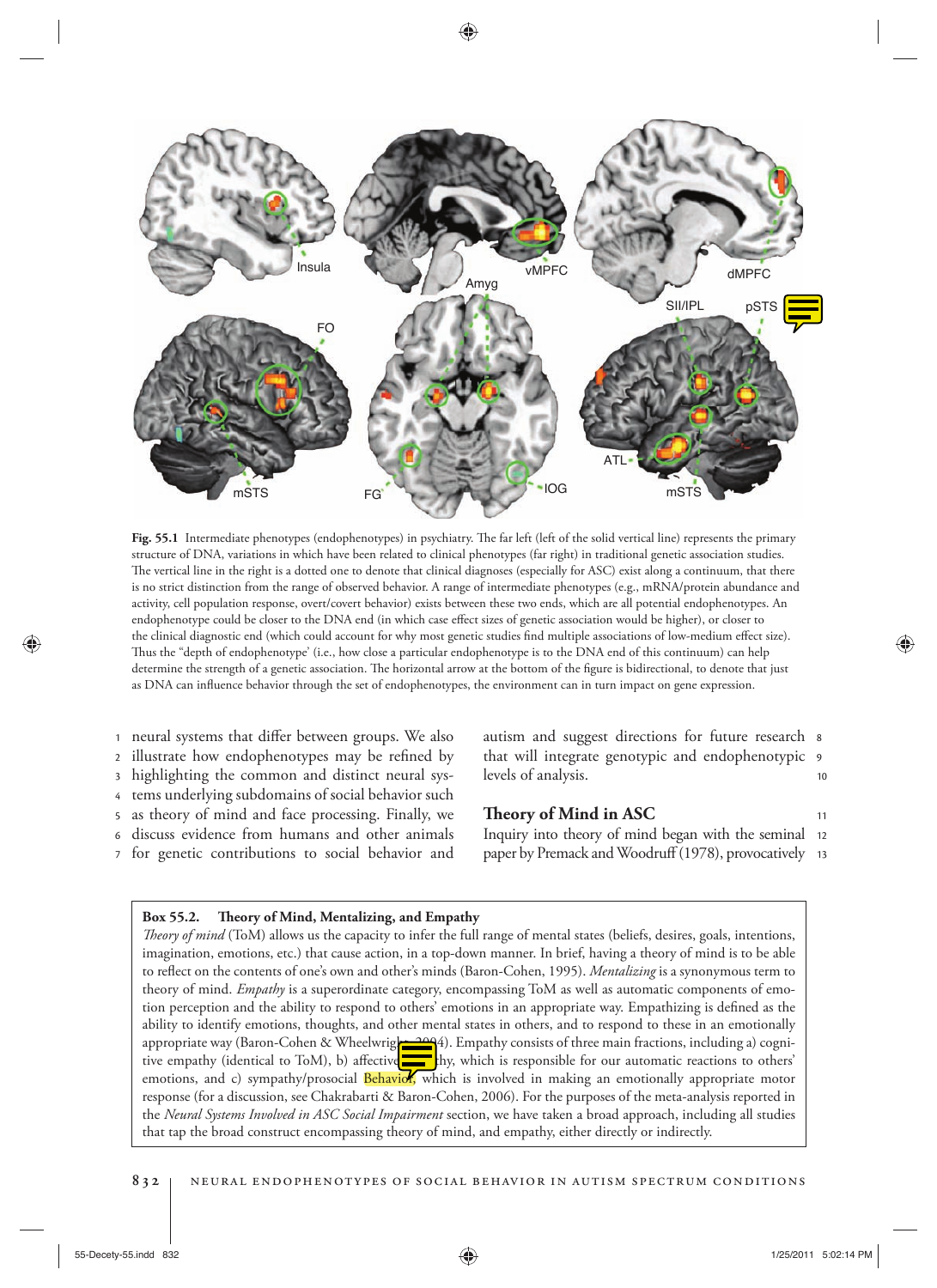|                            | Experimental paradigms               | Observed differences                                                                    | Primary example<br>references | AU/PE:<br><b>Please</b><br>check if this |
|----------------------------|--------------------------------------|-----------------------------------------------------------------------------------------|-------------------------------|------------------------------------------|
|                            | Vocalizations                        |                                                                                         | Hobson (1986)                 | empty row is<br>necessary?               |
|                            | <b>Body Posture</b>                  | ASC <controls< td=""><td>Hobson (1986)</td><td></td></controls<>                        | Hobson (1986)                 |                                          |
| <b>Emotion Recognition</b> |                                      |                                                                                         |                               |                                          |
|                            | Facial Expression                    | ASC <controls (accuracy)<="" td=""><td>Humphreys et al. (2007)</td><td></td></controls> | Humphreys et al. (2007)       |                                          |
|                            |                                      | ASC>Controls (reaction time) Humphreys et al. (2007)                                    |                               |                                          |
|                            | Reading the Mind in<br>the Eyes task | ASC <controls< td=""><td>Baron-Cohen et al.<br/>(2001a)</td><td></td></controls<>       | Baron-Cohen et al.<br>(2001a) |                                          |
|                            | False Belief Task                    | <b>ASC&lt; Controls</b>                                                                 | Baron-Cohen et al.<br>(1985)  |                                          |
|                            |                                      |                                                                                         | Happé (1995)                  |                                          |
| Theory of Mind             | <b>Strange Stories Task</b>          | ASC <controls< td=""><td>Happé (1994)</td><td></td></controls<>                         | Happé (1994)                  |                                          |
|                            |                                      |                                                                                         | Happé et al. (1996)           |                                          |
|                            | Faux pas test                        | ASC <controls< td=""><td>Baron-Cohen et al.<br/>(1999)</td><td>⊕</td></controls<>       | Baron-Cohen et al.<br>(1999)  | ⊕                                        |
|                            | Animations Task                      | ASC <controls< td=""><td>Klin (2000)</td><td></td></controls<>                          | Klin (2000)                   |                                          |
|                            |                                      |                                                                                         | Abell et al. (2000)           |                                          |
|                            | <b>Unexpected Contents Task</b>      |                                                                                         |                               |                                          |
|                            | Smarties Task                        |                                                                                         | Perner et al. (1989)          |                                          |
|                            |                                      |                                                                                         | Leslie & Thaiss (1992)        |                                          |
|                            | Plasters Task                        |                                                                                         | Williams & Happé<br>(2009)    |                                          |
|                            | Appearance-Reality Distinction       |                                                                                         | Baron-Cohen (1989)            |                                          |
|                            |                                      |                                                                                         |                               |                                          |
|                            | Self-Reference Effect in Memory      |                                                                                         |                               |                                          |
|                            | Self>Semantic                        | ASC <controls< td=""><td>Toichi et al. (2002)</td><td></td></controls<>                 | Toichi et al. (2002)          |                                          |
|                            | Self>Dissimilar<br>Non-Close Other   | ASC <controls< td=""><td>Lombardo et al. (2007)</td><td></td></controls<>               | Lombardo et al. (2007)        |                                          |

# Table 55.1 Overview of the Common Behavioral Results in the Domains of Theory of **Mind/Empathy in ASC.**

 $\bigoplus$ 

(*Continued* )

 $\overline{\phantom{a}}$ 

 $\bigoplus$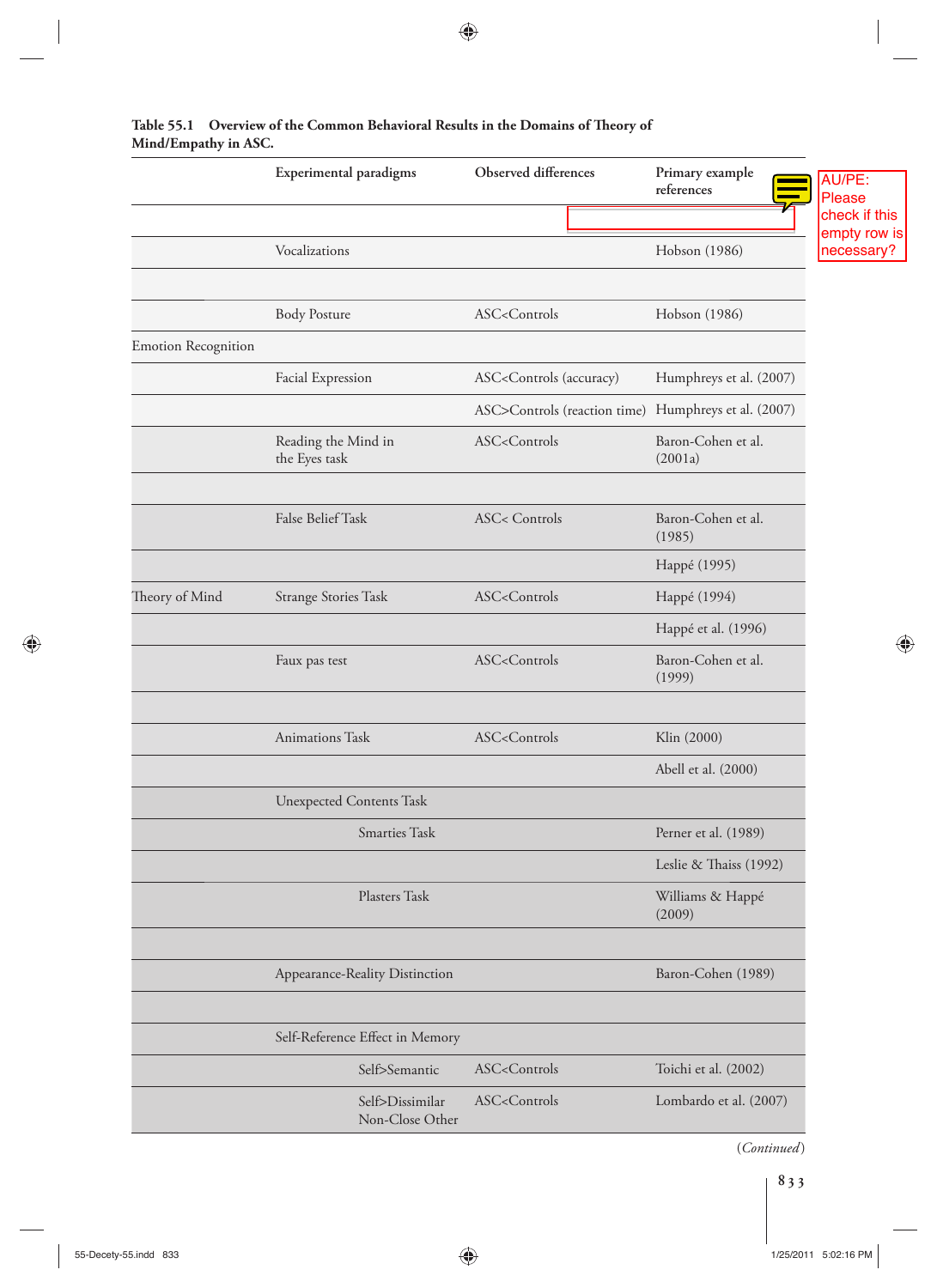| <b>Table 55.1</b> | Continued |
|-------------------|-----------|
|                   |           |

|      | Experimental paradigms                                                                                                                      | Observed differences                                                        | Primary example<br>references |  |  |  |
|------|---------------------------------------------------------------------------------------------------------------------------------------------|-----------------------------------------------------------------------------|-------------------------------|--|--|--|
|      |                                                                                                                                             | ASC <controls< td=""><td>Henderson et al. (2009)</td></controls<>           | Henderson et al. (2009)       |  |  |  |
| Self | Self>Similar Close ASC=Controls<br>Other                                                                                                    |                                                                             | Lombardo et al. (2007)        |  |  |  |
|      |                                                                                                                                             |                                                                             |                               |  |  |  |
|      | Self-Knowledge Estimation                                                                                                                   |                                                                             |                               |  |  |  |
|      | Self>Close Other                                                                                                                            | ASC <controls< td=""><td>Mitchell &amp; O'Keefe<br/>(2008)</td></controls<> | Mitchell & O'Keefe<br>(2008)  |  |  |  |
|      |                                                                                                                                             |                                                                             |                               |  |  |  |
|      | Alexithymia                                                                                                                                 | ASC>Controls                                                                | Hill et al. (2004)            |  |  |  |
|      |                                                                                                                                             |                                                                             | Lombardo et al. (2007)        |  |  |  |
|      |                                                                                                                                             |                                                                             |                               |  |  |  |
|      | Self-Conscious Emotion                                                                                                                      |                                                                             |                               |  |  |  |
|      | Experience                                                                                                                                  | ASC <controls< td=""><td>Hobson et al. (2006)</td></controls<>              | Hobson et al. (2006)          |  |  |  |
|      | Recognition                                                                                                                                 | $ASC <$ Controls                                                            | Heerey et al. (2003)          |  |  |  |
|      |                                                                                                                                             |                                                                             | Hobson et al. (2006)          |  |  |  |
|      | Tasks have been broadly classified into categories marked by single colors. RMET in particular has been marked in a special category, as it |                                                                             |                               |  |  |  |

Tasks have been broadly classified into categories marked by <mark>single colors</mark>. RMET in particular has been marked in a special category, as it represents an overlap of ToM and emotion-recognition paradigms.

 $23$ 22 21  $20$ 19 18 17 16 15 14 13 12 11 10  $\overline{9}$ 8 7 6 5 4 3  $\overline{\phantom{a}}$  $_1$  titled "Does the chimpanzee have a theory of mind?" We first tested theory of mind ability in ASC via a modified version of Wimmer and Perner's (1983) False Belief test. In this test children are presented a brief story involving two dolls, Sally and Ann. Sally enters a **room** and puts her marble into her basket and the leaves the room. Whilst she is away, '<mark>naughty''</mark> Ann takes Sally's marble out of the basket and puts it into her own box. Upon Sally's return the crucial test question to children was "Where will Sally look for her marble?" Whilst 85% of typically developing children were able to attribute a false belief to Sally (e.g., "Sally will look in her basket"), 80% of children with autism failed to attribute a false belief to Sally (Baron-Cohen et al., 1985). Various manipulations and control tasks have been tested and all point to a similar conclusion, that children with autism have a marked deficit in attributing beliefs to others. In a meta-analysis Happé  $(1995)$  clarified that some children with ASC do eventually acquire the ability to pass this false belief test, but only after a delay of approximately 5 years relative to typically developing children.

43 42 pass both first- and second-order false belief tests are 41 casm. Even more able individuals with ASC who 40 39 of more complex mental states and intentions such 38 Comprehension on this test requires the attribution  $\frac{37}{2}$ the characters say things that aren't meant literally. <sub>36</sub> 35 34 tests that yield greater variability. In one such test, 33 mind spurred the development of more complex 32 tation of a relatively simple measure of theory of <sub>31</sub> Happé (1995) meta-analysis highlighted, this limi- <sub>30</sub> tests yield only two outcomes: pass or fail. As the <sub>29</sub> 28 mental state attribution exist than are measured by  $_{\,27}$ ity persists, reflecting that more subtle deficits in <sub>26</sub> traditional false belief tests, significant social disabil- <sub>25</sub> However, even where individuals with ASC pass 24 the standard false belief test. Traditional false belief the Strange Stories Test (Happé, 1994), participants read vignettes about everyday situations where as deception, joking, pretence, persuasion, and sarimpaired at giving context-appropriate mental-state explanations for characters' nonliteral utterances.

mind in autism (Happé et al., 1996). Individuals with 46 one of the first neuroimaging studies on theory of 45 The Strange Stories paradigm was employed in 44

⊕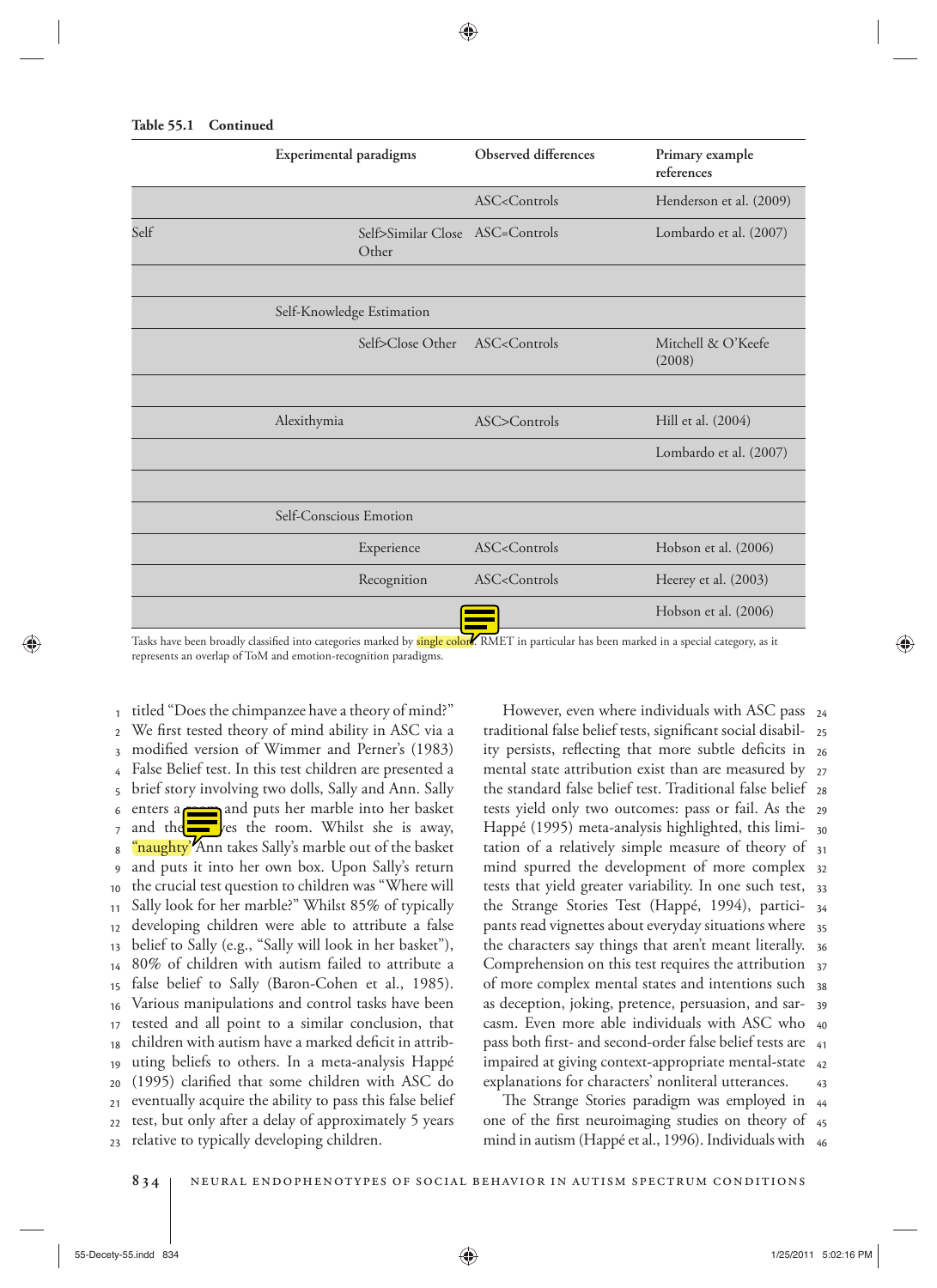16 15 14 13 12 11 10 9 8 7 6 5 4 3 2 <sup>1</sup> autism show hypoactivation of the dorsomedial prefrontal cortex (dMPFC) during this task. Later fMRI studies by Wang and colleagues probed similar aspects of pragmatics in language that intersect with mentalizing ability (Wang, Lee, Sigman, & Dapretto, 2006, 2007). These studies also showed that people with ASC hypoactivate dMPFC. However, when individuals with ASC are explicitly directed to attend to social cues such as facial expression or prosody, dMPFC activation is restored to a level similar to controls' (Wang et al., 2007). This set of results highlights the role of attention to social cognitive cues in engaging intact abilities, and suggests that in many cases, skills that are assumed to be absent in autism may simply not be rapidly and flexibly activated by social cues.

47 46 45 44 43 42 41 40 39 38 37 36 35 34 33 32 31 30 29 28 27 26 25 24 23 22 21 20 19 18 17 As the research of Wang and colleagues demonstrates, perceptual social cues are integral for more advanced theory of mind ability. We developed an advanced theory of mind task that relies more on perceptual rather than linguistic cues. During the Reading the Mind in the Eyes task (RMET) (Baron-Cohen, Jolliffe, Mortimore, & Robertson, 1997; Baron-Cohen, Wheelwright, Hill, Raste, & Plumb, 2001a) participants are shown photos of just the eye regions of faces. Individuals are asked to judge what the person in the picture is thinking or feeling, based solely on viewing the eyes. These judgments involve complex emotion recognition and show a fairly normal distribution within the general population. This point is important because for most theory of mind tests which people with autism do not pass, typically developing control participants pass at ceiling rates. On the RMET, even the most able individuals with ASC, such as adults with Asperger syndrome, show impaired performance, suggesting that theory of mind deficits are a core characteristic of all individuals on the autistic spectrum. The RMET has also demonstrated sensitivity in detecting familial effects, as both parents and siblings of individuals with ASC perform significantly worse when compared to parents and siblings of control children (Baron-Cohen & Hammer, 1997; Dorris, Espie, Knott, & Salt, 2004; Losh & Piven, 2007; Losh et al., 2009). This concurs well with other recent demonstrations of familiality of face-processing deficits in ASC (Adolphs, Spezio, Parlier, & Piven, 2008; Losh et al., 2009).

53 52 51 50 49 48 Using fMRI we probed the neural correlates of performance on the RMET and found hypoactivation in ASC within structures important for emotion and action/perception mirroring: the frontal operculum (FO), amygdala, and insula (Baron-Cohen et al., 1999). These results differed from the earlier studies

58 57 56 aspects of theory of mind in autism and highlight 55 54 revealing dMPFC involvement in pragmatic language the possibility of dissociable neural mechanisms for theory of mind tasks that involve perceptual versus linguistic cues.

95 (Castelli, Frith, Happé, & Frith, 2002; Kana, Keller, 94 and posterior superior temporal sulcus (pSTS) 93 92 91 instructions to do so. The two fMRI studies to date 90 attribution of mental states in the absence of explicit  $\,$  ss this paradigm demonstrates an absence of automatic ss 87 inappropriate (Abell, Happé, & Frith, 2000; Klin, s6 attribute mental states, they are often contextually  $\,$  ss 84 tions spontaneously. When people with autism do 83 order false belief ability, are less prone to attribute s2 including those who demonstrate first- and second-  $\,$  s1 80 79 will spontaneously anthropomorphize into a narrasequence that most typically developing individuals  $\,$  78  $\,$ In one set of animations, the shapes move in such a  $\,$  77  $\,$ 76 test, an individual watches an animation of two geo- 75 Attribution (or Animations) Test. In the Animations 74 an explicit focus on mental states is the Social 73 state attribution (i.e., *implicit* mentalizing) without 72 One such nonverbal measure of automatic mental 71 70 that persist throughout life are indicative of an 69 sures to test whether the mentalizing abnormalities 68 tion to social cues. Thus, there is a need for mea- 67 could be normalized by explicitly directing atten- 66 task in whatever way was natural for them, but 65 64 normal when the individual was left to process the (2007), mentalizing activation in ASC was below 63 As noted early in the study by Wang and colleagues  $\,$  62  $\,$ and/or an explicit focus on mental state attribution. 61 of mind has been their reliance on verbal ability 60 A significant drawback of many tests of theory s9 underlying deficit in spontaneously mentalizing. metric shapes moving about on a computer screen. tive full of mental state references. People with ASC, cognitive and affective mental states to these anima-2000). Similar to the study by Wang and colleagues, employing the Animations task have shown hypoactivation of mentalizing areas such as the dMPFC Cherkassky, Minshew, & Just, 2009).

mental state references, adults with autism produced 106 While control participants wrote narratives full of 105 mas and to convey them through written narratives. 104 103 102 101 Wheelwright, & Baron-Cohen, 2009), we wanted 100 99 spontaneously engage with the mental worlds of 98 97 the notion that individuals with autism do not Convergent recent evidence further extends 96 others. In our own recent work (Barnes, Lombardo, to see whether adults with ASC would be able spontaneously to extract rich mentalistic information from naturalistic film clips depicting moral dilem-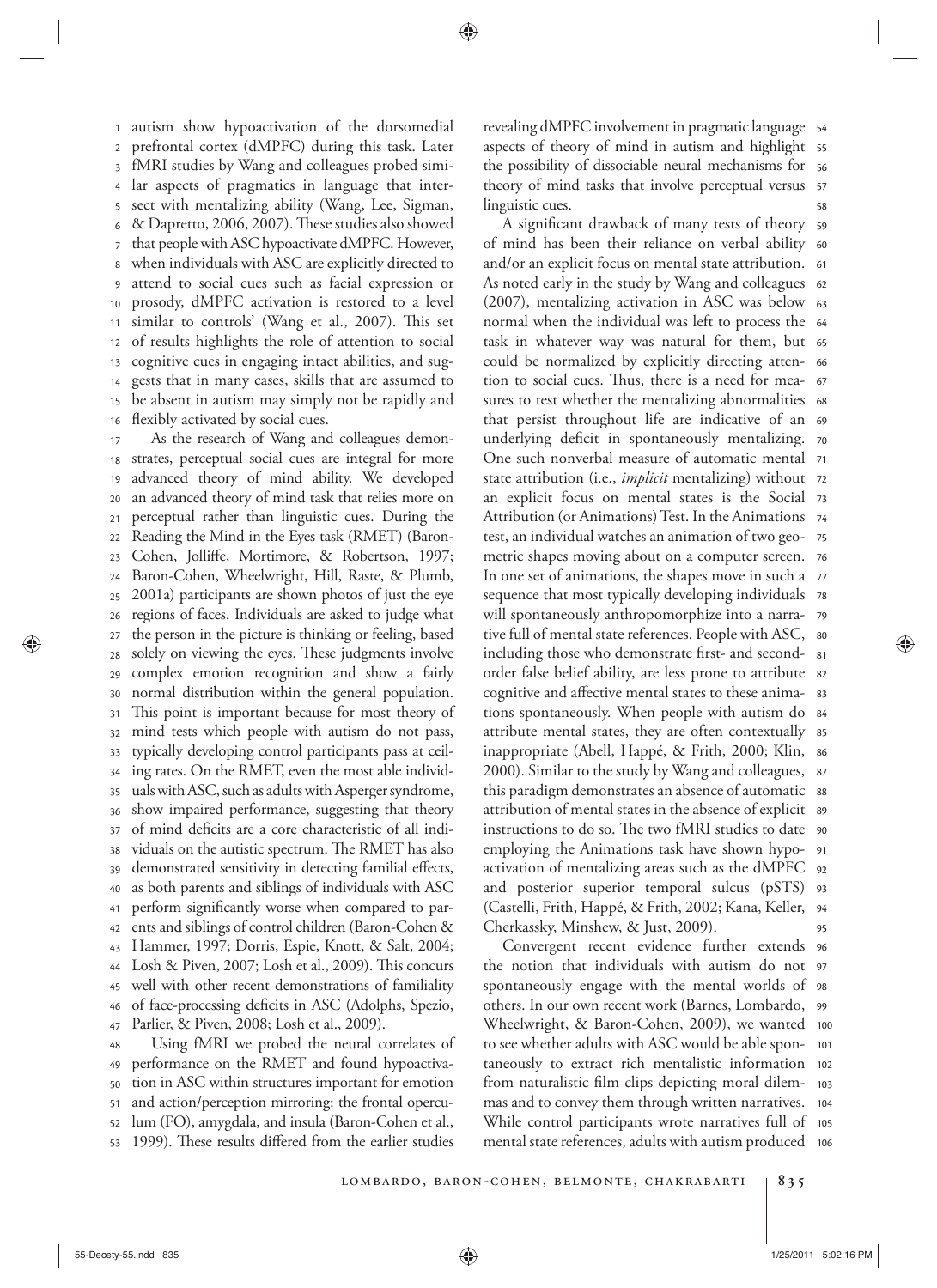5 4 3 2 1 significantly shorter and more constrained narratives that focused less on mental states. This example corroborates the results from the Animations test: Adults with autism do not spontaneously mentalize in situations that approximate naturalistic settings.

25 24 23 22 21 20 19 18 17 16 15 14 13 12 11 10 9 8 7 6 Senju, Southgate, White, and Frith (2009) demonstrated a similar phenomenon through dependent measures that are completely nonverbal. In this study, participants watched a scenario where a puppet hides a ball in one of two boxes in front of an observant other person. The other person then turns away briefly, and the puppet removes the ball from the box. Upon the test trial phase, a light flashes, indicating to the participant that the person will reach for the box in which they believe the ball is hidden. Using an eye-tracker, the researchers were able to measure anticipatory looks to the box with which participants should have associated the observer's false belief. Adults with Asperger syndrome who could pass the standard Sally-Ann false belief test showed  $\overline{m}$  anticipatory gaze fixations to the false-belief location. This ability emerges as early as 2 years of age in non-ASC children (Southgate, Senju, & Csibra, 2007), yet is absent in adults with Asperger syndrome.

26 **! e Self and its Link to the Social** 

#### 27 **World in Autism**

⊕

52 51 50 49 48 47 46 45 44 43 42 41 40 39 38 37 36 35 34 33 32 31 30 29 28 The historical focus in autism research on mentalizing deficits as they relate to *other* people is complemented by more recent studies of how people with autism understand their *own* mental states. Behavioral studies suggest that people with autism are as impaired, if not more so, in explicit awareness of their own mental  $\boxed{\phantom{1}}$  (Baron-Cohen, 1989; Leslie & Thaiss, 1992, Perner, Frith, Leslie, & Leekam, 1989; Williams & Happé, 2009) and other aspects of self-referential cognition (Hill, Berthoz, & Frith, 2004; Lombardo, Barnes, Wheelwright, & Baron-Cohen, 2007; Toichi et al., 2002). See Table 55.1. Theoretical accounts have proposed that people with autism are locked in an egocentric stance (Baron-Cohen, 1995; Frith & de Vignemont, 2005) and that deficits in self-processing are integrally linked to how individuals with autism relate to the social world (Baron-Cohen, 2005; Frith, 2003; Frith & Happé, 1999; Happé, 2003; Hobson, Chidambi, Lee, & Meyer, 2006). In the context of theoretical accounts of social cognition such as simulation theory (Goldman, 2006) and self-other narrative practice (Hutto, 2007), and the abundance of research demonstrating overlapping/shared neural representations for self and other (Keysers

57 56 55 Wheelwright et al., 2010; Mitchell, Macrae, & 54 et al., 2004; Lombardo, Chakrabarti, Bullmore, 53 Banaji, 2006; Singer et al., 2004; Wicker et al., 2003), the case of autism presents a unique opportunity to test such theoretical predictions.

74 priate age (Dawson & McKissick, 1984; Lind & 73 have no difficulties in self-recognition at the appro- 72 lels findings suggesting that individuals with autism <sup>71</sup> 70 ing others, it did not distinguish the two groups 69 68 system when making other-recognition judgments. 67 However, people with ASC did not activate this 66 toparietal system for self-recognition judgments. 65 64 in "self" or "other" <mark>content</mark>. Both participants with 63 62 (2008) asked participants **to ma**ke self-recognition 61 domain of self-recognition, Uddin and colleagues 60 ined self-referential processing in autism. In the 59 58 To date, five neuroimaging studies have examjudgments about pictures **that varied continuously** and without ASC activated a right-lateralized fron-Thus, while this task suggests a deficit for recognizin terms of a self-referential impairment and paral-Bowler, 2009).

89 1996; Kana, Keller, Cherkassky, Minshew, & Just, 88 (Castelli, Frith, Happé, & Frith, 2002; Happé et al., 87 observed other-referential mentalizing difficulties 86 the paracingulate sulcus where previous studies 85 tional self-introspection is in the same area on 84 83 82 81 hypoactivation within the dMPFC, posterior cingutional self-appraisal, people with autism showed so 79 78 77 76 75 In the realm of reflective emotional self-awareness, Silani and colleagues (Silani et al., 2008) instructed participants to rate how *they* felt after viewing emotionally charged pictures, in comparison to judging how much color was in the pictures. During emolate cortex/precuneus (PCC), and temporal pole. This hypoactivation in the dMPFC during emo-2009; Wang et al., 2007).

when the other person is a *close other* (Ochsner et al., 105 104 robust when the comparison "other" is a familiar 103 that the vMPFC Self>Other response is most 102 control group. Research with typical adults shows 101 a simple absence of any Self>Other effects in the 100 the lack of group differences in this study may reflect 99 was someone significantly close to the participant, 98 vation. However, as the "other" person in this study 97 no significant group differences in Self>Other acti- 96 or a *close other* (the participant's mother), and found 95 focused traits (e.g., coffee drinker) about *themselves* 94 93 internally (e.g., generous, polite) or externally asked participants to judge the descriptiveness of 92 91 In the context of reflective trait judgments about 90 self or other, Kennedy and Courchesne (2008a) but *non-close other* (Kelley et al., 2002). In contrast,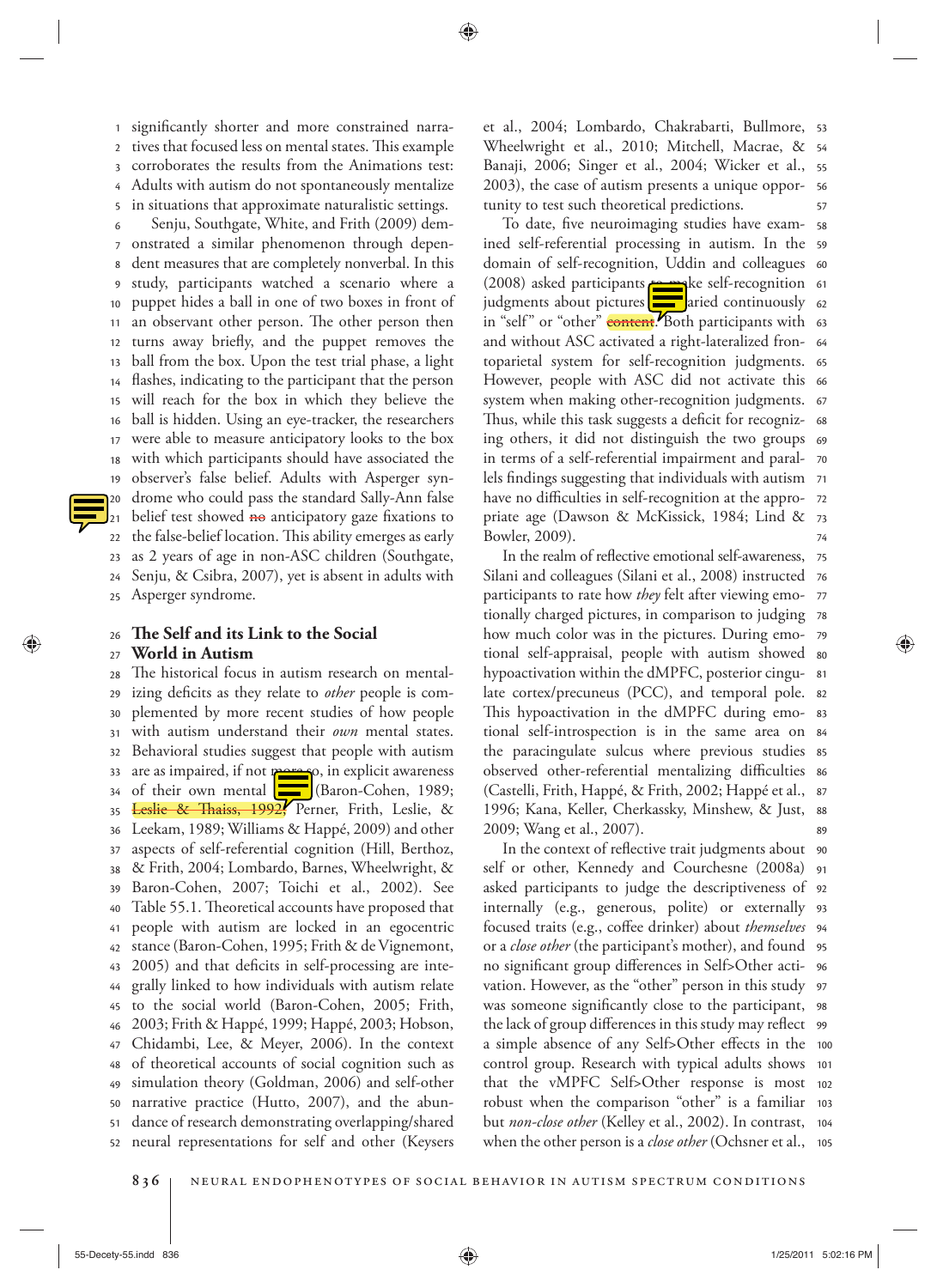7 6 5 4 3 2 <sup>1</sup> 2005 ) or someone *similar to oneself* (Mitchell et al., 2006), vMPFC response to Self and Other is nearly identical. Given that the vMPFC is highly involved in tracking self-relevant information (Moran et al., 2006), the vMPFC may be picking up on selfrelevant information even when one is directed to think about others.

24 23 22 21 20 19 18 17 16 15 14 13 12 11 10 9 8 Another reason for the lack of a vMPFC group difference in the Kennedy and Courchesne (2008a) study may be a more pronounced egocentrism in ASC (Frith & de Vignemont, 2005). Clinical accounts from the outset, by Kanner (1943) and Asperger (1944), suggested an extreme egocentrism in autism. A study by Mitchell and O'Keefe (2008) documented that typically developing children tend to attribute more privileged self-knowledge to themselves, over and above that which they think their mother knows of them. However, people with ASC perceive themselves and their mothers to know equivalent amounts of information about themselves. These observations suggest that individuals with ASC may not automatically distinguish between self and other (Lombardo & Baron-Cohen,  $2010$ .

39 38 37 36 35 34 33 32 31 30 29 28 27 26 25 Testifying to this explanation, our own study (Lombardo, Chakrabarti, Bullmore, Sadek et al., 2010 ) compared activation when participants made mentalizing or physical judgments about themselves or a familiar but non-close other (the British Queen). While control participants owed robust e<del>ffects for</del> Self>Other <del>judgments</del> in vMPFC, participants with autism showed equivalent activity in vMPFC for both Self and Other judgments. Corroborating that this lack of a neural self-other distinction is associated with social deficits, we showed that the magnitude of social impairment as measured on the Autism Diagnostic Interview– Revised ( $\Lambda$   $\equiv$  ) increased as the self-other distinction in the VMPFC decreased.

53 52 51 50 49 48 47 46 45 44 43 42 41 40 Further evidence in real-time social contexts also suggests that the normative neural response for selfreferential processing is atypical in ASC. Chiu and colleagues (2008) assessed agent-specific responses in the neural systems underlying decision-making in a social context (i.e., the trust game). Participants with autism showed marked reduction in an area previously shown to be sensitive specifically for selfdecisions in the context of a social interaction; the middle cingulate cortex (MCC). The magnitude of MCC self-response was also strongly related to the social impairments in ASC. However, given the embedding of this task in a real-time social interaction, it is difficult to tell from this study whether the

61 the MCC specifically for self-mentalizing when 60 participants with autism do indeed hypoactivate 59 Sadek, et al., 2010) clarifies this issue, showing that ss 57 56 55 effects observed during the self-decision phase may 54 relate to deficits in self-mentalizing, other-mentalizing, or a combination of both (Frith & Frith, 2008 ). Our own study (Lombardo, Chakrabarti, Bullmore, compared to other-mentalizing.

72 of theory of mind deficits remain in natural, implicit 71 high-functioning individuals with ASC, clear signs  $\,$  70  $\,$ 69 universal to individuals on the autistic spectrum, 68 exist. In this sense, theory of mind deficits could be 67 with ASC acquire such abilities, subtle deficits still 66 delayed by about 5 years, and even when individuals 65 self and other. False belief ability is significantly 64 are robust and consistent in ASC and occur for both  $\,$  63  $\,$ In sum, cognitive impairments in theory of mind 62 regardless of IQ level or language level. Even in mentalizing and complex emotion perception.

91 and social targets can be made via quantitative 90 Greater clarity among this range of stimuli, tasks, 89 varies across the self and real or hypothetical others.  $\,$  ss the social target about whom inferences are made 87 games embedded in a social context. Furthermore,  $\,$  s6  $\,$ tic scenarios, reflective judgments, and competitive ss 84 83 82 mentalizing tasks. As we have highlighted, the range 81 in other regions of the brain and across a myriad of a consistent picture of atypical neural function 80 ing literature, it is difficult to say whether there is 79 78 conceptual or require linguistic processing. However, 77 76 function during theory of mind tasks that are more 75 a consistent, replicable locus of abnormal neural in theory of mind in autism, the dMPFC seems 74 From our review of the neural systems involved 73 given the wide variety of findings in the neuroimagof paradigms extends from visual stimuli of faces, cartoons, or ambiguous geometric shapes, to linguismeta-analysis.

# *Neural Systems Involved in ASC Social Impairment*

⊕

amygdala (Amyg), anterior temporal lobe (ATL), 105 104 the vMPFC, dMPFC, FO, anterior insula (AI), the typical development of social cognition; namely 103 occurs across a whole neural circuit implicated in 102 101 100 all kinds of social tasks (e.g., biological motion, face  $\,$  99  $\,$ ing studies in autism to date. Collapsing across 98 brain quantitative meta-analysis of all neuroimag- 97 ASC, we recently conducted a voxel-wise whole- 96 95 of the neural systems underlying social behavior in To surmount the limitations of qualitative reviews 94 perception, emotion, theory of mind, imitation, self-referential cognition), hypoactivation in ASC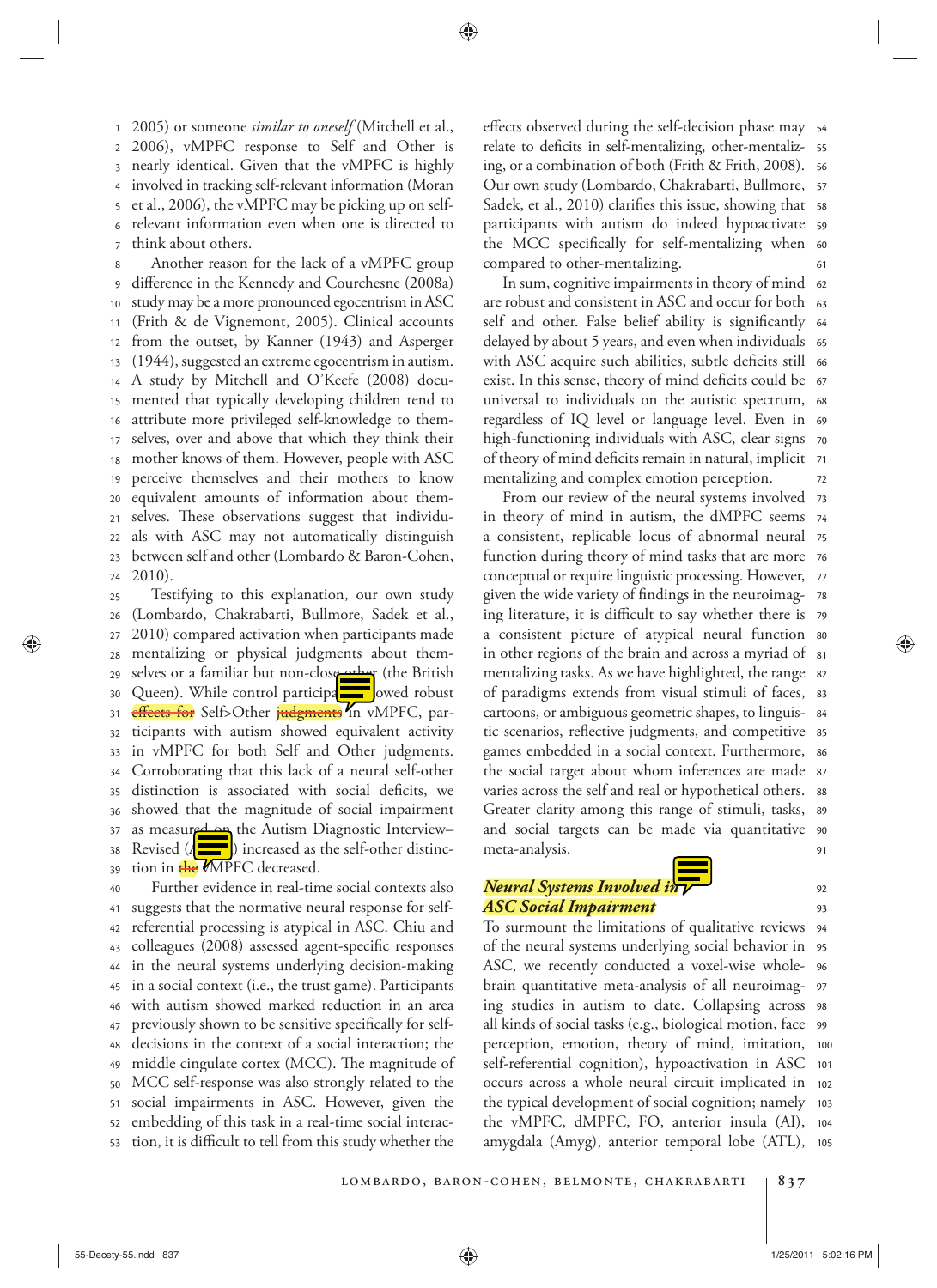8 7 6 5 4 3 2 <sup>1</sup> mid and posterior sections of the superior temporal sulcus (mSTS, pSTS), secondary somatosensory cortex/inferior parietal lobe (SII/IPL), and fusiform gyrus (FG). See Figure 55.2. That is, across the entire literature of "social" functional neuroimaging studies in autism, individuals with ASC consistently show reduced activation in this crucial network involved in normative social cognition.

19 18 17 16 B/W. Do these 14 13  $\overline{\phantom{0}}$ 11 10  $\overline{9}$  We followed up this "social" meta-analysis by dividing studies into theory of mind studies or faceprocessing studies (here, face-processing included all studies using faces irrespective of the emotional context). Theory of mind studies highlighted a hypoactive neural circuit in ASC within the dMPFC, posterior cingulate/precuneus (PCC), pSTS, and ATL (see blue clusters in Figure 55.3a), while faceprocessing in ASC highlighted a nearly dissociable hypoactive circuit of Amyg, AI, and FO (see orange clusters in Figure 55.3a).

AU: Figure 55.3 is processed in

7

refer to Fig 55.2? please check.

> 32 31 30 29 28 27 26 25 24 23 22 21 20 We suggest that these striking dissociations, taken together, reflect neural endophenotypes that index impairment in specific social domains. Initial validity for this suggestion comes from the observation that the neural systems crucial for normative theory of mind processes such as pSTS, ATL, dMPFC, and PCC (Frith & Frith, 2003; Saxe & Powell, 2006) all are areas of consistent hypoactivation for theory of mind in ASC, but not for face processing. In contrast, the amygdala, FO, and insula tend to be involved in emotion and facial emotion processing (Lee & Siegle, 2009; Wager et al., 2008).

> 53 52 51 50 49 48 47 46 45 44 43 42 41 40 39 38 37 36 35 34 33 **F** vo of the distinct face-processing regions  $\overline{\Psi\text{O}}$  and amygdala) have already been observed as possible endophenotype candidates. Our own early work demonstrated that people with ASC show reduced activity in FO during the RMET (Baron-Cohen et al., 1999). In later work we showed that parents of individuals with autism manifest a similar neural response profile (Baron-Cohen et al., 2006). Individual differences in trait empathy in the general population covary with activity in FO during facial emotion recognition and such relationships generalize regardless of the type of emotion (Chakrabarti, Bullmore, & Baron-Cohen, 2006) and across development (Pfeifer, Iacoboni, Mazziotta, & Dapretto, 2008). Furthermore, as mentioned earlier, performance on the RMET is impaired in parents and siblings of children with autism and may thus be a useful cognitive endophenotypic marker of social symptoms related to autism (Baron-Cohen & Hammer, 1997; Dorris, Espie, Knott, & Salt, 2004; Losh & Piven, 2007; Losh et al., 2009).

70 heritability or familiality of functioning. Future 69 neuroimaging studies have specifically looked for 68 amygdala, within the theory of mind system no 67 emotion recognition. However, unlike the FO and 66 markers of autistic deficits in face processing and 65 the FO and amygdala as initial endophenotypic 64 research with the meta**ne the summan tend of the suggests** 63 & Davidson, 2007). The convergence of previous 62 during face-processing (Dalton, Nacewicz, Alexander, 61 mediate activation between autistic and normal levels 60 fected siblings of children with autism exhibit inter- 59 58 57 amygdala theory of ASC (Baron-Cohen et al., amygdala activity in ASC—an impetus for the 56 scanner, we also found significantly reduced ss When participants performed the RMET in the 54 2000). Similarly for the amygdala, clinically unafwork should specifically address this question.

88 87 tion is related to the social impairments in autism s6 85 84 Ochsner et al., 2005). In a recent study we found 83 between self and other (Mitchell et al., 2006; 82 processing and understanding the relationship 81 & Frith, 2006) and is important for self-referential so 79 processing in the typically developing brain (Amodio autism. The vMPFC is a hub for social information  $\,$  78  $\,$ 77 for neural endophenotypes of social dysfunction in vMPFC may be of crucial importance in the search 76 and face-processing. This common area of the 75 common hypoactive region for both theory of mind 74 also found that the vMPFC emerged as the only 73 72 involved in theory of mind and face-processing, we Despite this dissociation of neural systems 71 that in autism, the vMPFC does not distinguish between self and other and this lack of distinc-(Lombardo, Chakrabarti, Bullmore, Sadek et al.,  $2010$ ).

reduced in the area in ASC (Levitt et al., 2003). 106 which reflect all depends membrane metabolism, are 105 Concentrations of metabolites such as choline, 104 flow (George et al., 1992; Zilbovicius et al., 1995).  $\,$  103 Haznedar et al., 2000) and regional cerebral blood  $\,$  102  $\,$ as are glucose metabolism (Hazlett et al., 2004; 101 1997; Makkonen et al., 2008; Murphy et al., 2006), 100 99 98 97 <del>autism</del> (Kennedy & Courchesne, 2008b; Kennedy, 96 **tonically increased baseline activity is perturbed in** 95 <del>this normative organization and as an area with</del> 94 (Hagmann et al., 2008). <del>The role of the vMPFC in</del> '93 92 tion (Buckner et al., 2009) and connects much of 90 network hub for intrinsic functional brain organiza-Aside from its role in cognition, vMPFC is also a  $\,$  s9  $\,$ the prefrontal cortex with subcortical limbic area Redcay, & Courchesne, 2006). Dopamine and serotonin binding in MPFC is also reduced in autism (Ernst, Zametkin, Matochik, Pascualvaca, & Cohen,

838 | NEURAL ENDOPHENOTYPES OF SOCIAL BEHAVIOR IN AUTISM SPECTRUM CONDITIONS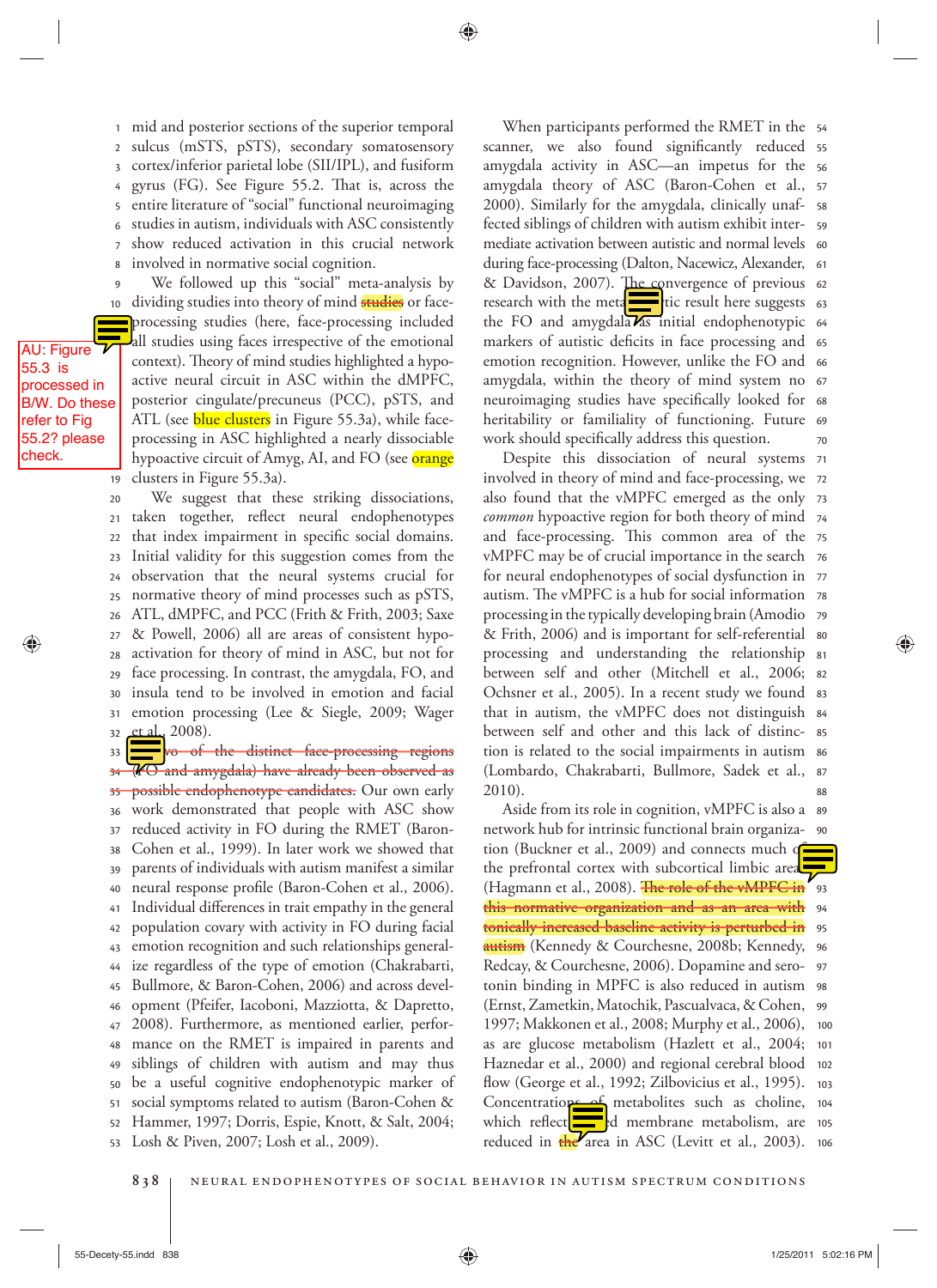$\bigoplus$ 



 $\bigoplus$ 

 $\bigoplus$ 

Fig. 55.2 Areas identified in the social meta-analysis. Controls>ASC (orange), ASC>Controls (blue).

 $\bigoplus$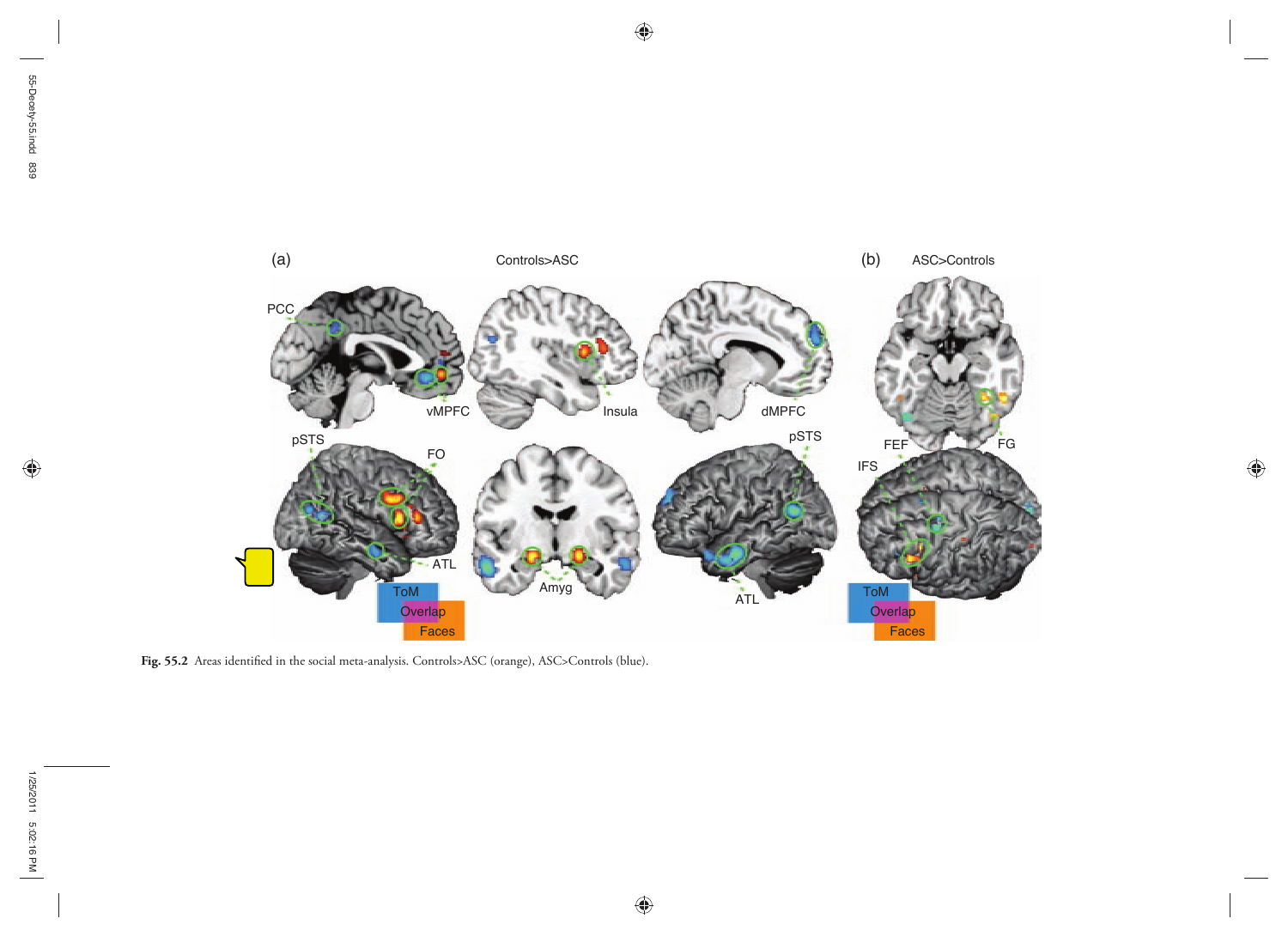



14 13 12 11 10 9 8 7 6 5 4 3 2 <sup>1</sup> White matter adjacent to the vMPFC shows reduced fractional anisotropy, tract number (Barnea-Goraly et al., 2004; Cheung et al., 2009; Pardini et al., 2009, Pugliese et al., 2009), and white matter volume (Bonilha et al., 2008; McAlonan et al., 2009), while gray matter volume is increased in the vMPFC of individuals with autism (Bonilha et al. 2008; Carper & Courchesne, 2005; McAlonan <del>et al., 2005;</del> Waiter et al., 2004). The convergence of both the cognitive and biological significance of the vMPFC, both in social functioning and in general network organization suggests that the vMPFC is an important network node that future research in autism should target.

35 34 33 32 31 30 29 28 27 26 25 24 23 22 21 20 19 18 17 16 15 In contrast to hypoactivations, during social information processing individuals with ASC may be compensating for the lack of normative engagement of social cognitive circuits by hyperactivating other areas of the brain. Our meta-analyses found evidence of such compensatory hyperactivation in the dorsal premotor cortex near the frontal eye fields (FEF) for theory of mind and in the inferior frontal sulcus (IFS) and right FG for face processing. FEF and IFS are integral areas of a hierarchical cognitive control circuit (Badre, 2008; Corbetta, Patel, & Shulman, 2008; Derrfuss, Brass, Neumann, & von Cramon, 2005). Given that high-functioning individuals with autism have certain strengths in nonsocial cognitive processing (Baron-Cohen, Richler, Bisarya, Gurunathan, & Wheelwright, 2003; Mottron, Dawson, Soulières, Hybert, & Burack, 2006), these results sugges $\frac{1}{\sqrt{1-\frac{1}{n}}}$  nonsocial cognitive strategies may be **being** co-opted to solve problems of social information processing (Belmonte et al., 2004). These meta-analytic results

44 43 routes that may be more readily available to them alternate strategies to solve cognitive problems, via 42 more general notion that people with autism deploy  $\,$  41  $\,$ 40 posterior cortical activity. Rather we suggest the 39 mally low frontal activity and abnormally greater idea that people with autism always have abnor- 38 Gomot, & Baron-Cohen, 2010) contradicting the 37 are consistent with other recent findings (Belmonte, 36 than those used by typical individuals.

70 utility of such endophenotypes for future genetic 69 underpinnings of social behavior, and suggest the 68 <del>section,</del> we provide a brief overview of genetic 67 on animal models of social behavior. <mark><del>In final</del> 66</mark> studies in humans<del>, to</del> parallel <mark>the</mark> basic research **7**5 phenotypes may greatly aid genetic association anatomically and functionally circumscribed endo-<u>\_\_63</u> phenotypes for specific social subdomains. Such 62 61 processing may be meaningful biomarkers or endosystems involved in theory of mind and face 60 upon request). In addition, the dissociable neural 59 in autism (the meta-analysis maps are available ss 57 ological marker for general social impairment 56 of reduced vMPFC response as a meaningful physisuggest that future work examine the possibility 55 54 hub on both cognitive and biological levels. We research suggests that vMPFC may be a network 53 theory of mind and face processing. Emerging 52 51 vMPFC, consistently hypoactivated across both ing tasks. The exception is a common region in 50 distinct between theory of mind and face process- 49 recruitment of these systems is nearly completely 48 implicated in normative functioning. The decreased 47 46 of mind and face processing arise in brain regions In conclusion, autistic abnormalities in theory 45 research.

⊕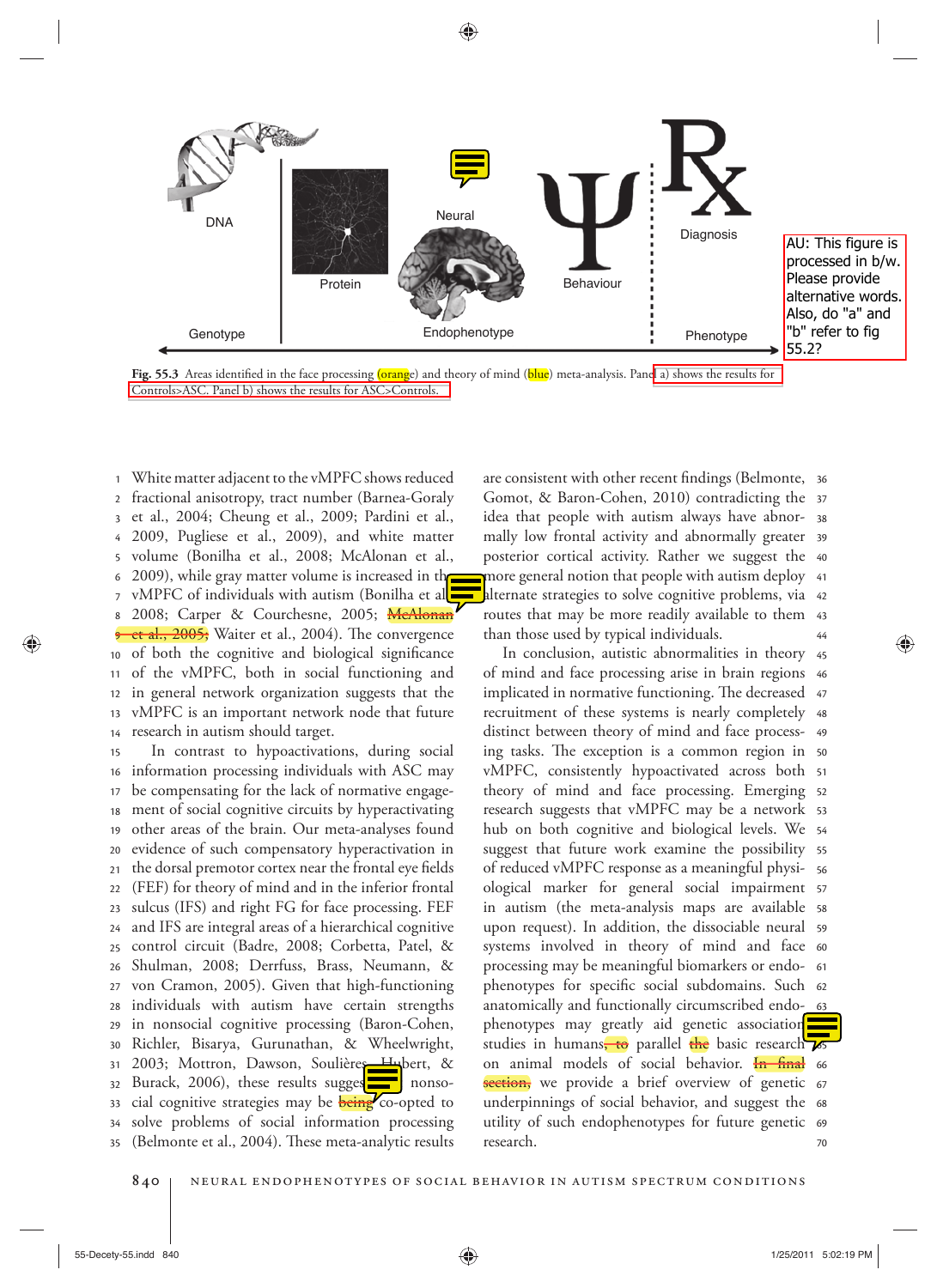# **1** *The Genetics of Social Behavior*

 $\overline{2}$ *Implications for a Neural* 

3 *Endophenotype for Autism* 

26 25 24 23 22 21  $20$ 19 18 17 16 15 14 13 12 11 10 9 8 7 6 5 4 Confirming the known familiality of social behavior in ASC (Adolphs, Spezio, Parlier, & Piven, 2008; Baron-Cohen & Hammer, 1997; Baron-Cohen et al., 2006; Dorris, Espie, Knott, & Salt, 2004; Losh & Piven,  $2007$ ; Losh et al.,  $2009$ ), recent research has begun to pinpoint its genetic underpinnings. Animal research suggests that basic forms of social behavior such as maternal and pair-bonding behavior have a long evolutionary history across many species. Some of these genetic mechanisms are common across species, and hence relevant to understanding social behavior in humans. The combination of knowledge of human genetic variability and techniques such as fMRI to study whole-brain activity in living humans are poised to enable a parsing of the genetic factors giving rise to complex social behaviors. To do this, it is crucial to have welldefined phenotypic measures. Given that neural measures are often more sensitive than behavioral ones, well-defined "neural" phenotypes, as described in the previous section, represent a concrete step towards such future research (Landis & Insel, 2008).

41 40 39 38 37 36 35 34 33 32 31 30 29 28 27 Several studies have explicitly investigated the genetic basis of human social behavior in the general population. A standard approach so far has been to test for heritability (see Box 55.3 ) of trait empathy or other measures of social behavior by comparing monozygotic (MZ) and dizygotic (DZ) twins. Nearly all of these studies have shown a greater correlation of empathy measures in MZ compared to DZ twins, suggesting a genetic basis for trait empathy (Davis, Luce, & Kraus, 1994; Loehlin & Nichols, 1976; Matthews, Batson, Horn, & Rosenman, 1981) as measured indirectly using the Questionnaire Measure of Emotional Empathy (QMEE) (Mehrabian & Epstein, 1972). Rushton et al. (1986), in a large-scale twin study in humans,

#### **Box 55.3. Heritability**

 Heritability refers to the proportion of the variance in a particular phenotype that is explained by purely genetic effects. Experiments with monozygotic (MZ) and dizygotic (DZ) twin pairs are used to estimate the heritability of particular traits. In these experiments, heritability is estimated after accounting for phenotypic variance due to shared and nonshared environments.

53 empathic concern (Zahn-Waxler, Radke-Yarrow, 52 this paradigm confirmed a genetic contribution to 51 tions. A study of 14- and 20-month-old twins using  $\,$  so a suitcase), while video-recording the child's reac- 49 of the child getting her finger caught while closing 48 experimenter tripping on a chair, or the mother 47 46 involve simulating scripted situations (e.g., the digms of empathy in a laboratory situation. These 45 44 43 tional empathy. Other twin studies, particularly in suggested a heritability estimate of 68% for emo- 42 children, have used behavioral observation para-Wagner, & Chapman, 1992).

75 74 studies in suggesting a genetic underpinning for studies corroborate findings from the early twin 73 ity in twin studies (Hoekstra et al., 2007). These 72 71 (AQ); Baron-Cohen et al., 2001b) reveal strong 70 and autistic traits (Autism Spectrum Quotient 69 understanding (alexithymia; Szatmari et al., 2008),  $\,$  68 Constantino & Todd, 2000, 2005) and emotion 67 66 sures of social (Social Responsiveness Scale (SRS); Losh & Piven, 2007). Recent questionnaire mea- 65 of familiality (Baron-Cohen & Hammer, 1997; 64 mance on the RMET, which shows a strong degree  $\,$  63 genetic effects. A notable exception is perfor- 62 few behavioral phenotypes have been tested for 61 Rhee, 2008). In the domain of autistic traits, very 60 59 age (Knafo, Zahn-Waxler, Van Hulle, Robinson, & and shared environmental effects decrease with ss behavior in a laboratory setting) increase with age 57 and prosociality (measured using video-recorded 56 same group showed that genetic effects on empathy  $\,$  ss 54 A recent twin study on 409 twin pairs by the familiality (Bishop et al., 2004) as well as heritabilsocial behavior relevant to ASC.

behavior and empathy in rodents continues to be an  $\,$  94  $\,$ background. Developing effective assays for social 93 index of "empathy" was a function of the genetic 92 2009). This study showed that such an autonomic 91 90 receiving electric shocks (Chen, Panksepp, & Lahvis, autonomic changes in rats who observed other rats  $\,$  s9 reported testing for "empathy" in rats by measuring ss Kavaliers, 2008), among others. A recent study 87 86 2008; Winslow & Insel, 2004), and sex hormones  $\,$  as 84 oxytocin and vasopressin (Donaldson & Young, Bekkedal, 1997), neuroendocrine factors such as 83 systems (Panksepp, 1998; Panksepp, Nelson, & 82 for a set of genes involved in endogenous opioid 81 social recognition. These have established a role so 79 ing), pair bonding behavior (e.g., mate loyalty), and 78 behavior have primarily included indices of mater- 77 In comparison, the animal phenotypes for social  $\,$  76  $\,$ nal care (e.g., licking-grooming/arched-back nurssuch as estrogen (Choleris, Clipperton, Phan, &

55-Decety-55.indd 841 1/25/2011 5:02:19 PM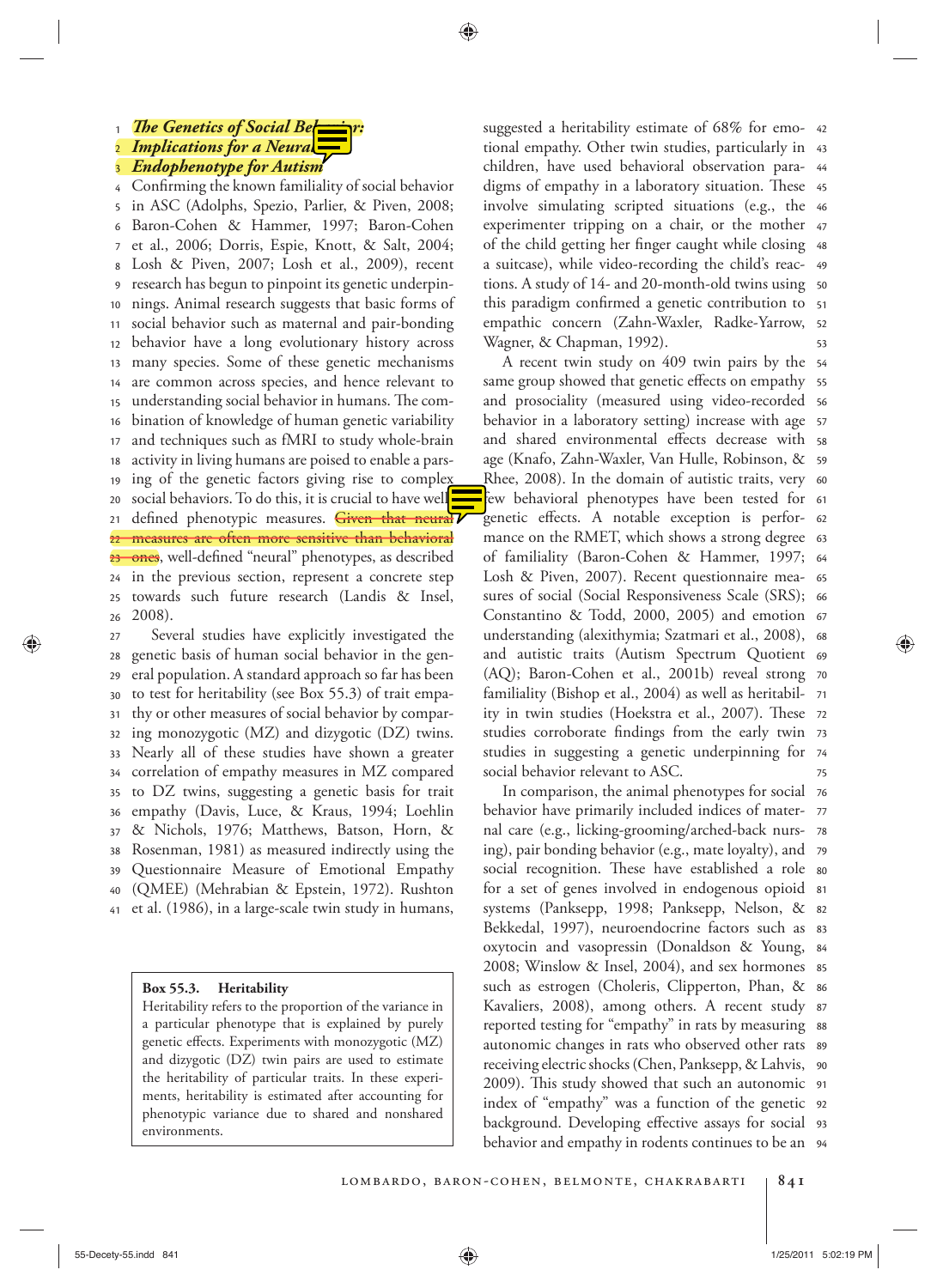12 11 10 9 8 7 6 5 4 3 2 1 active area of research (Arakawa et al., 2008; Crawley, 2007). However, there is considerable variation in the degree to which gene function is preserved across species. A common example is vasopressin, which in monogamous species of voles is involved in pair-bonding behavior such as mateguarding and paternal care, but has no such effect in non-monogamous species of voles. Hence, whilst animal research can point toward suggestive candidate genes for social behavior, it is essential to test for genetic association with relevant human social behavioral endophenotypes.

39 38 37 36 35 34 33 32 31 30 29 28 27 26 25 24 23 22 21 20 19 18 17 16 15 14 13 Processing facial expressions of emotion is one of the key paradigms used to test social behavior in an experimental setting (See Table 55.1 for examples of such studies). Initial studies associating candidate gene polymorphisms with neuroimaging paradigms of facial expression processing have shown considerable promise. Hariri and colleagues (2005; 2002) showed that variability in serotonin transporter ( *SLC6A4* ) genotype modulates amygdala response to fear faces. Using the same paradigm, Meyer-Lindenberg and colleagues (Meyer-Lindenberg et al., 2009 ) showed that polymorphisms in the arginine vasopressin receptor 1A ( *AVPR1A)* gene (previously linked to autism) are related to the amygdala response to faces displaying fear or anger. Work from our and other groups has shown that variations in the cannabinoid receptor (*CNR1*) gene modulate striatal response to happy faces (Chakrabarti, Kent, Suckling, Bullmore, & Baron-Cohen, 2006; Domschke et al., 2008). Future research will target such discrete "neural phenotypes" in ASC in combination with ideal candidate genes. Specifically, response from the regions identified in the metaanalysis should be analyzed for association with polymorphisms in these genes and others that have been linked to autism spectrum conditions (for a review, see Abrahams & Geschwind, 2008).

53 52 51 50 49 48 47 46 45 44 43 42 41 40 In one of the first genetic association studies of empathy (measured using EQ) and autistic traits (measured using AQ) in the general population and Asperger syndrome, we found nominally significant associations for 27 genes (Chakrabarti et al., 2009). These genes belong to three broad functional categories: a) social emotional responsivity; b) neural growth and connectivity; and c) sex steroid synthesis, transport, and metabolism. Genes involved in social/emotional responsivity included genes coding for oxytocin and its receptor (*OXT*, *OXTR*), confirming their previously reported role in ASC (Wu et al., 2005) as well as animal models of social behavior (Insel, Brien, & Leckman, 1999).

65 neuroimaging endophenotypes of social behavior as 64 many possible candidates to explore in relation to 63 ated genes in group c. These genes are among the 62 and *CYP17A1* were among the significantly associ- 61 the functioning of sex steroids such as *CYP11B1*, 60 receptor gene (*ESR2*) as well as genes involved in 59 opment, and synapse stabilization. The estrogen ss 57 which play a central role in neuronal survival, develwell as neurotrophic receptor kinases (*NTRK1*), 56 55 neuroligin receptors (particularly, *NLGN4X* ), as Genes in the group b included those coding for 54 discussed in the previous section.

## **Conclusion**

91 90 89 our understanding of neural processes underlying 88 general population. Such inquiries will strengthen 87 association studies, both for ASC as well as in the  $*$ notypes. These data pave the way for future genetic ss 84 paradigms can function as putative neural endophesystems whose atypical response in social behavioral ss this chapter we have identified circumscribed neural s2 sistently associated with social behavior in autism. In  $\,$  81  $\,$ behavioral outcomes is the neural abnormalities con-  $\,$  so intervening level between genetic influences and 79 genetic and molecular factors on social behavior. The  $\,$  78  $\,$ and interactions that mediate the effects of such 77 mental conditions, is an exploration of the processes 76 context of the autism spectrum and other develop- 75 the context of normative development and in the 74 genetic component. What is needed next, both in 73 evidence suggesting that social behavior has a strong 72 71 for normative social behavior. We have also reviewed cits are abnormalities across neural circuits crucial 70 deficits across development. Underlying these defi- 69 ing that people with ASC have significant social 68 In summary, we have reviewed evidence demonstrat- 67 social cognition in autism, and provide fundamental insights into how variation within the general population can lead to extremes such as autism.

# **Acknowledgements**

100 99 98 This work was conducted in association with the 97 96 this work. MKB was supported by Autism Speaks. supported by the MRC-UK during the period of 95 94 the Cambridge Overseas Trust. BC and SBC were MVL was supported by the Shirley Foundation and 93 CLAHRC for Cambridgeshire and Peterborough, and the ENSCAP Research Network for Biomarkers in Autism (N-EURO).

#### **Note**

103 102 1 The term "mentalizing" is used synonymously with the term "theory of mind."

842 | NEURAL ENDOPHENOTYPES OF SOCIAL BEHAVIOR IN AUTISM SPECTRUM CONDITIONS



101

92

66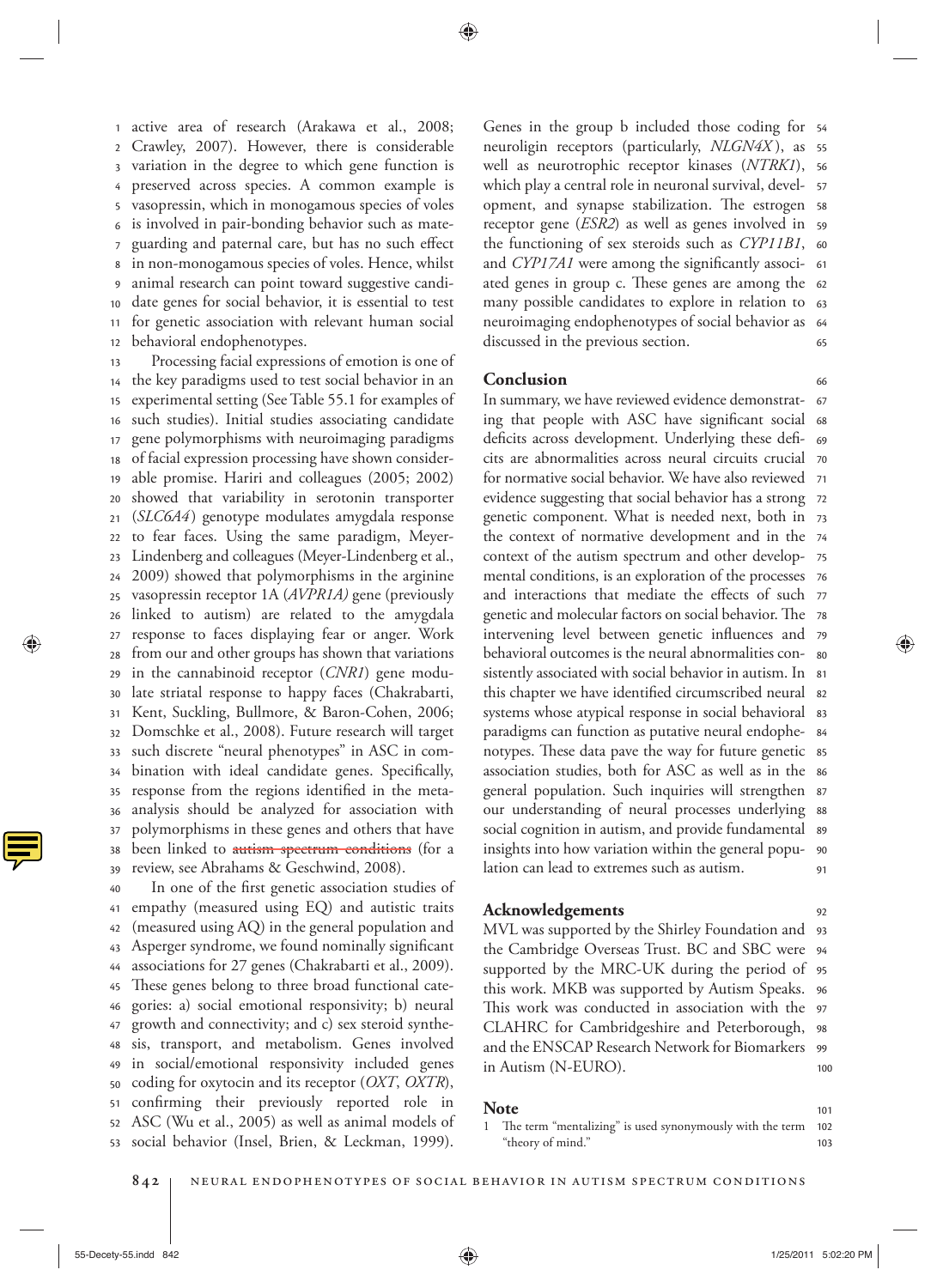#### <sup>1</sup> **References**

2 Abell, F., Happé, F. G., & Frith, U. (2000). Do triangles play

⊕

- 3 tricks? Attribution of mental states to animated shapes in
- 5 4 normal and abnormal development. *Cognitive Development*,  $15, 1 - 16$ .
- 8 7 6 Abrahams, B. S. & Geschwind, D. H. (2008). Advances in autism genetics: On the threshold of a new neurobiology . *Nature Reviews Genetics*, 9, 341-355.
- 9 Adolphs, R., Spezio, M. L., Parlier, M., & Piven, J. (2008).
- 11 10 Distinct face-processing strategies in parents of autistic children. *Current Biology*, 18, 1090-1093.
- 12 Amodio, D. M. & Frith, C. D. (2006). Meeting of minds: the
- 14 13 medial frontal cortex and social cognition . *Nature Reviews Neuroscience* , *7* , 268 – 277 .
- 15 Arakawa, H., Blanchard, D. C., Arakawa, K., Dunlap, C., &
- 16 Blanchard, R. J. (2008). Scent marking behavior as an odor-
- 18 17 ant communication in mice . *Neuroscience and Biobehavioral Reviews* , *32* , 1236 – 1248 .
- 19 Asperger, H. (1944). Die autistischen psychopathen im kinde-
- 21 20 salter. Archiv fur Psychiatrie und Nervenkrankheiten, 117,  $76 - 136.$
- 22 Association, A. P. (1994). *Diagnostic and statistical manual of*
- 24 23 *mental disorders* (4 ed.). Washington, DC: American Psychiatric Association .
- 26 25 Badre, D. (2008). Cognitive control, hierarchy, and the rostrocaudal organization of the frontal lobes . *Trends in Cognitive*
- 28 27 *Sciences*, 12, 193-200. Barnea-Goraly, N., Kwon, H., Menon, V., Eliez, S.,
- 31 30 29 Lotspeich, L., & Reiss, A. L. (2004). White matter structure in autism: Preliminary evidence from diffusion tensor imaging . *Biological Psychiatry* , *55* , 323 – 326 .
- 33 32 Barnes, J. L., Lombardo, M. V., Wheelwright, S., & Baron-Cohen, S. (2009). Moral dilemmas film task: A study
- 35 34 of spontaneous narratives by individuals with autism spectrum conditions. Autism Research, 2, 148-156.
- 36 Baron-Cohen, S. (1989). Are autistic children "behaviorists"? An
- 38 37 examination of their mental-physical and appearance-reality distinctions . *Journal of Autism and Developmental Disorders* ,
- 40 39 *19*, 579-600. Baron-Cohen, S. (1995). *Mindblindness: An essay on autism and*
- 41 *theory of mind*. Cambridge, MA: MIT Press.
- 42 Baron-Cohen, S. (2005). Autism-"autos': Literally, a total focus
- 43 on the self? In T. E. Feinberg & J. P. Keenan (Eds.), *The lost*
- 45 44 self: Pathologies of the brain and identity. Oxford: Oxford University Press .
- 47 46 Baron-Cohen, S. & Belmonte, M. K. (2005). Autism: A window onto the development of the social and the analytic brain .
- 48 *Annual Review of Neuroscience* , *28* , 109 – 126 .
- 50 49 Baron-Cohen, S. & Hammer, J. (1997). Parents of children with Asperger syndrome: What is the cognitive phenotype? *Journal*
- 51 *of Cognitive Neuroscience* , *9* , 548 – 554 .
- 52 Baron-Cohen, S., Jolliffe, T., Mortimore, C., & Robertson, M.
- 53 (1997). Another advanced test of theory of mind: Evidence
- 55 54 from very high-functioning adults with autism and Asperger syndrome. *Journal of Child Psychology and Psychiatry*, 38,
- 56 813 – 822.
- 58 57 Baron-Cohen, S., Leslie, A. M., & Frith, U. (1985). Does the autistic child have a "theory of mind"? *Cognition*, 21, 37-46.
- 59 Baron-Cohen, S., O'Riordan, M., Stone, V., Jones, R., &
- 60 Plaisted, K. (1999). Recognition of faux pas by normally
- 61 developing children and children with Asperger syndrome or
- 62 high-functioning autism . *Journal of Autism and Developmental*
- 63 *Disorders* , *29* , 407 – 418 .
- 69 68 67 66 65 Baron-Cohen, S., Richler, J., Bisarya, D., Gurunathan, N., 64 & Wheelwright, S. (2003). The systemizing quotient: an investigation of adults with Asperger syndrome or highfunctioning autism, and normal sex differences. *Philosophical Transactions of the Royal Society London B Biological Sciences* , *358* , 361 – 374 .
- 73 72 71 70 Baron-Cohen, S., Ring, H., Chitnis, X., Wheelwright, S., Gregory, L., Williams, S., et al. (2006). fMRI of parents of children with Asperger syndrome: A pilot study. *Brain and Cognition* , *61* , 122 – 130 .
- 77 76 75 74 Baron-Cohen, S., Ring, H. A., Bullmore, E. T., Wheelwright, S., Ashwin, C., & Williams, S. C. (2000). The amygdala theory of autism . *Neuroscience and Biobehavioral Reviews* , *24* , 355-364.
- 81 80 79 78 Baron-Cohen, S., Ring, H. A., Wheelwright, S., Bullmore, E. T., Brammer, M. J., Simmons, A., et al. (1999). Social intelligence in the normal and autistic brain: An fMRI study. European Journal of Neuroscience, 11, 1891-1898.
- 85 84 83 82 Baron-Cohen, S. & Wheelwright, S. (2004). The empathy quotient: An investigation of adults with Asperger syndrome or high functioning autism, and normal sex differences. *Journal of Autism and Developmental Disorders* , *34* , 163 – 175 .
- $90$ 89 88 87 86 Baron-Cohen, S., Wheelwright, S., Hill, J., Raste, Y., & Plumb, I. (2001a). The "Reading the Mind in the Eyes" Test revised version: A study with normal adults, and adults with Asperger syndrome or high-functioning autism . *Journal of Child Psychology and Psychiatry* , *42* , 241 – 251 .
- 95 94 93 92 91 Baron-Cohen, S., Wheelwright, S., Skinner, R., Martin, J., & Clubley, E. (2001b). The autism-spectrum quotient (AQ): Evidence from Asperger syndrome/high-functioning autism, males and females, scientists and mathematicians . *Journal of Autism and Developmental Disorders* , *31* , 5 – 17 .
- 98 97 96 Belmonte, M. K. (2008). Does the experimental scientist have a "theory of mind"? Review of General Psychology, 12, 192-204
- 101 100 99 Belmonte, M. K., Bonneh, Y. S., Adini, Y., Iversen, P. E., Akshoomoff, N. A., Kenet, T., et al. (2009). Autism overflows with syntheses. *Neuropsychology Review*, 19, 273-274.
- 107 106 105 104 103 102 Belmonte, M. K., Cook, E. H., Jr., Anderson, G. M., Rubenstein, J. L., Greenough, W. T., Beckel-Mitchener, A., et al. (2004). Autism as a disorder of neural information processing: directions for research and targets for therapy. *Molecular* Psychiatry, 9, 646-663. Unabridged edition at http://www. CureAutismNow.org/conferences/summitmeetings/ .
- 111 110 109 108 Belmonte, M. K., Gomot, M., & Baron-Cohen, S. (2010). Visual attention in autism families: "Unaffected' sibs share atypical frontal activation . *Journal of Child Psychology and Psychiatry* , *51* , 259 – 276 .
- 116 115 114 113 112 Bishop, D., Maybery, M., Maley, A., Wong, D., Hill, W., & Hallmayer, J. (2004). Using self-report to identify the broad phenotype in parents of children with autistic spectrum disorders: A study using the Autism-Spectrum Quotient. *Journal of Child Psychology and Psychiatry* , *45* , 1431 – 1436 .
- 120 119 118 117 Blair, R. J. (2005). Responding to the emotions of others: Dissociating forms of empathy through the study of typical and psychiatric populations. *Consciousness and Cognition*, 14, 698-718.
- 124 123 122 121 Bonilha. L., Cendes, F., Rorden, C., Eckert, M., Dalgalarrondo, P., Li, L. M., et al. (2008). Gray and white matter imbalancetypical structural abnormality underlying classic autism? *Brain and Development*, 30, 396-401.
- 126 125 Buckner, R. L., Sepulcre, J., Talukdar, T., Krienen, F. M., Liu, H., Hedden, T., et al. (2009). Cortical hubs revealed by intrinsic

lombardo, baron-cohen, belmonte, chakrabarti **843**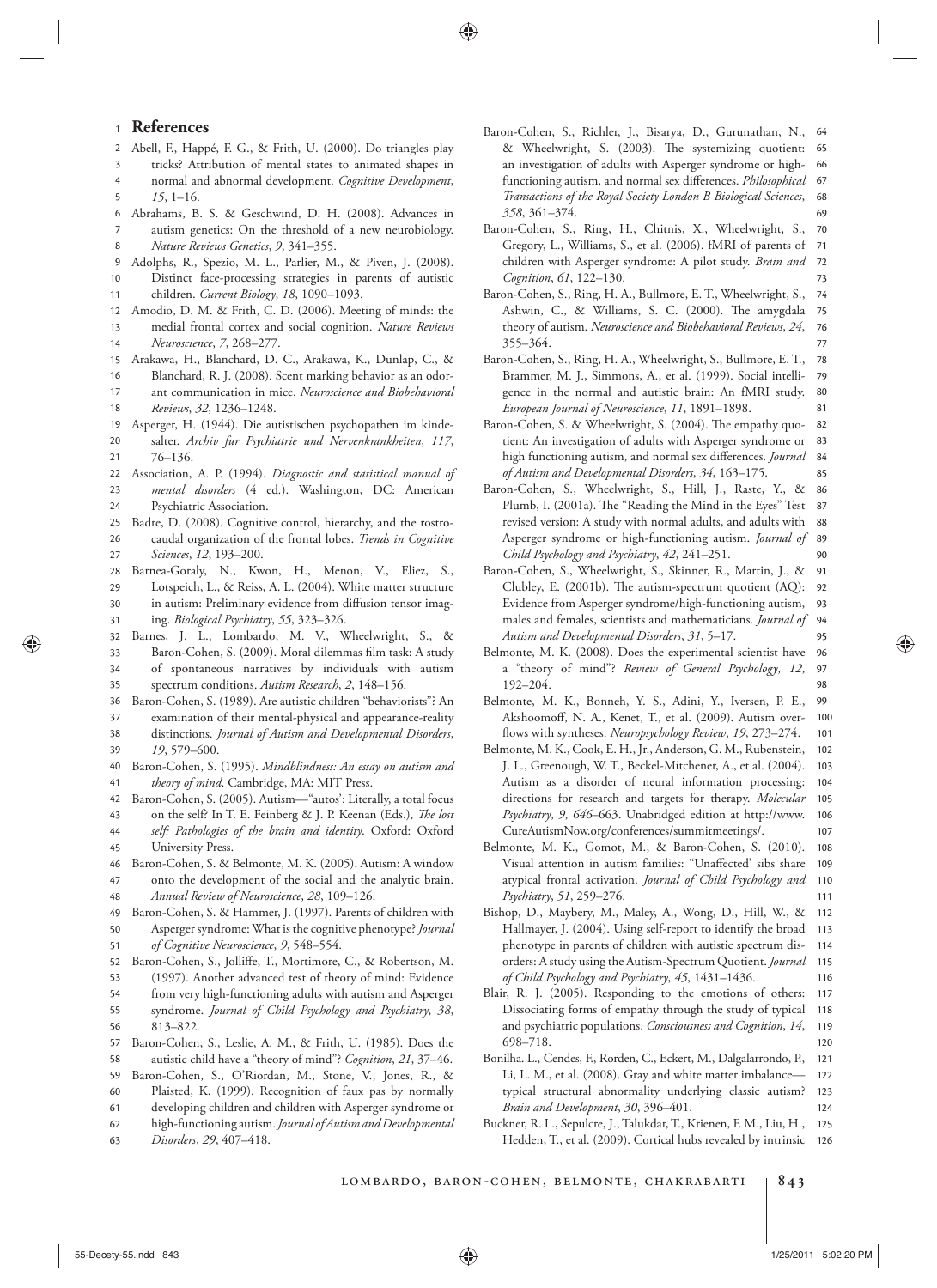- 2 1 functional connectivity: Mapping, assessment of stability, and relation to Alzheimer's disease . *Journal of Neuroscience* ,
	- 29, 1860-1873.

3

- 4 Carper, R. A. & Courchesne, E. (2005). Localized enlargement
- 6 5 of the frontal cortex in early autism . *Biological Psychiatry* , *57* , 126 – 133.
- 7 Castelli, F., Frith, C., Happé, F., & Frith, U. (2002). Autism,
- 8 Asperger syndrome and brain mechanisms for the attribution
- **9** of mental states to animated shapes. *Brain*, 125, 1839-1849.
- 12 11 10 Chakrabarti, B. & Baron-Cohen, S. (2006). Empathizing: Neurocognitive developmental mechanisms and individual
- differences. *Progress in Brain Research*, 156, 403-417.
- 15 14 13 Chakrabarti, B., Bullmore, E., & Baron-Cohen, S. (2006). Empathizing with basic emotions: Common and discrete neural substrates. *Social Neuroscience*, 1, 364-384.
- 16 Chakrabarti, B., Dudbridge, F., Kent, L., Wheelwright, S.,
- 17 Hill-Cawthorne, G., Allison, C., et al. (2009). Genes related
- 19 18 to sex-steroids, neural growth, and social-emotional behavior are associated with autistic traits, empathy, and Asperger
- 20 syndrome. Autism Research, 2, 157-177.
- 21 Chakrabarti, B., Kent, L., Suckling, J., Bullmore, E., &
- $23$ 22 Baron-Cohen, S. (2006). Variations in the human cannabinoid
- 24 receptor (CNR1) gene modulate striatal responses to happy
- faces. *European Journal of Neuroscience*, 23, 1944-1948.
- $27$ 26 25 Chen, Q., Panskepp, J. B., & Lahvis, G. P. (2009). Empathy is moderated by genetic background in mice . *PLoS One* , *4* , e4837
- 29 28 Cheung, C., Chua, S. E., Cheung, V., Khong, P. L., Tai, K. S., Wong, T. K., et al. (2009). White matter fractional anisotrophy
- 31 30 differences and correlates of diagnostic symptoms in autism. *Journal of Child Psychology and Psychiatry* , *50* , 1102 – 1112 .
- 35 34 33 32 Chiu, P. H., Kayali, M. A., Kishida, K. T., Tomlin, D., Klinger, L. G., Klinger, M. R., et al. (2008). Self responses along cingulate cortex reveal quantitative neural phenotype for high-functioning autism. *Neuron*, 57, 463-473.
- 38 37 36 Choleris, E., Clipperton, A. E., Phan, A., & Kavaliers, M. (2008). Estrogen receptor beta agonists in neurobehavioral investigations. *Current Opinion in Investigational Drugs*, 9,
- 40 39 760 – 773. Constantino, J. N. & Todd, R. D. (2000). Genetic structure of
- 42 41 reciprocal social behavior. *American Journal of Psychiatry*, *157* , 2043 – 2045 .
- 44 43 Constantino, J. N. & Todd, R. D. (2005). Intergenerational transmission of subthreshold autistic traits in the general
- 45 population. *Biological Psychiatry*, 57, 655-660.
- 48 47 46 Corbetta, M., Patel, G., & Shulman, G. L. (2008). The reorienting system of the human brain: From environment to theory of mind. *Neuron*, 58, 306-324.
- 50 49 Courchesne, E., Pierce, K., Schumann, C. M., Redcay, E., Buckwalter, J. A., Kennedy, D. P., et al. (2007). Mapping
- 51 early brain development in autism. *Neuron*, 56, 399-413.
- 53 52 Crawley, J. N. (2007). Mouse behavioral assays relevant to the symptoms of autism. *Brain Pathology*, 17, 448-459.
- 54 Dalton, K. M., Nacewicz, B. M., Alexander, A. L., &
- 57 56 55 Davidson, R. J. (2007). Gaze-fixation, brain activation, and amygdala volume in unaffected siblings of individuals with autism. *Biological Psychiatry*, 61, 512-520.
- 58 Davis, M. H., Luce, C., & Kraus, S. J. (1994). The heritability of
- 60 59 characteristics associated with dispositional empathy . *Journal of Personality* , *62* , 369 – 391 .
- 61 Dawson, G. & McKissick, F. C. (1984). Self-recognition in
- 62 autistic children . *Journal of Autism and Developmental*
- 63 *Disorders* , *14* , 383 – 394 .
- 67 66 65 Dawson, G., Toth, K., Abbott, R., Osterling, J., Munson, J., 64 Estes, A., et al. (2004). Early social attention impairments in autism: Social orienting, joint attention, and attention to distress. *Developmental Psychology*, 40, 271-283.
- 70 69 68 de Vignemont, F. & Singer, T. (2006). The empathic brain: how, when and why? *Trends in Cognitive Sciences*, 10, 435 – 441 .
- 74 73 72 71 Derrfuss, J., Brass, M., Neumann, J., & von Cramon, D. Y. (2005). Involvement of the inferior frontal junction in cognitive control: meta-analyses of switching and Stroop studies . *Human Brain Mapping*, 25, 22-34.
- 79 78 77 76 75 Domschke, K., Dannlowski, U., Ohrmann, P., Lawford, B., Bauer, J., Kugel, H., et al. (2008). Cannabinoid receptor 1 (CNR1) gene: Impact on antidepressant treatment response and emotion processing in major depression . *European Neuropsychopharmacology* , *18* , 751 – 759 .
- 81 80 Donaldson, Z. R. & Young, L. J. (2008). Oxytocin, vasopressin, and the neurogenetics of sociality. Science, 322, 900-904.
- 86 85 84 83 82 Dorris, L., Espie, C. A. E., Knott, F., & Salt, J. (2004). Mindreading difficulties in the siblings of people with Asperger's syndrome: Evidence for genetic influence in the abnormal development of a specific cognitive domain. *Journal of Child* Psychology and Psychiatry, 45, 412-418.
- 89 88 87 Ernst, M., Zametkin, A. J., Matochik, J. A., Pascualvaca, D., & Cohen, R. M. (1997). Low medial prefrontal dopaminergic activity in autistic children. *Lancet*, 350, 638.
- 91 90 Frith, C. D. & Frith, U. (2008). The self and its reputation in autism. *Neuron*, 57, 331-332.
- 93 92 Frith, U. (2001). Mind blindness and the brain in autism. *Neuron* , *32* , 969 – 979 .
- 95 94 Frith, U. (2003). Autism: Explaining the enigma (2nd ed.). Malden, MA: Blackwell.
- 98 97 96 Frith, U. & de Vignemont, F. (2005). Egocentrism, allocentrism, and Asperger syndrome. *Consciousness and Cognition*, 14, 719 – 738
- 101 100 99 Frith, U. & Frith, C. D. (2003). Development and neurophysiology of mentalizing . *Philosophical Transactions of the Royal Society London B Biological Sciences* , *358* , 459 – 473 .
- 104 103 102 Frith, U. & Happé, F. (1999). Theory of mind and selfconsciousness: What it is like to be autistic . *Mind and*  Language, 14, 1-22.
- 108 107 106 105 George, M. S., Costa, D. C., Kouris, K., Ring, H. A., & Ell, P. J. (1992). Cerebral blood flow abnormalities in adults with infantile autism. *Journal of Nervous and Mental Disease*, 180, 413-417.
- 111 110 109 Geschwind, D. H. & Levitt, P. (2007). Autism spectrum disorders: developmental disconnection syndromes. *Current Opinion in Neurobiology*, 17, 103-111.
- 114 113 112 Goldman, A. (2006). Simulating minds: The philosophy, psychology, and neuroscience of mind reading. New York: Oxford University Press.
- 117 116 115 Gottesman, II & Gould, T. D. (2003). The endophenotype concept in psychiatry: Etymology and strategic intentions . *American Journal of Psychiatry* , *160* , 636 – 645 .
- 120 119 118 Hagmann, P., Cammoun, L., Gigandet, X., Meuli, R., Honey, C. J., Wedeen, V. J., et al. (2008). Mapping the structural core of human cerebral cortex. PLoS Biology, 6, e159.
- 122 121 Happé, F. (2003). Theory of mind and the self. *Annals of the New York Academy of Sciences* , *1001* , 134 – 144 .
- 126 125 124 123 Happé, F., Ehlers, S., Fletcher, P., Frith, U., Johansson, M., Gillberg, C., et al. (1996). "Theory of mind' in the brain. Evidence from a PET scan study of Asperger syndrome. *Neuroreport* , *8* , 197 – 201 .
- 844 | NEURAL ENDOPHENOTYPES OF SOCIAL BEHAVIOR IN AUTISM SPECTRUM CONDITIONS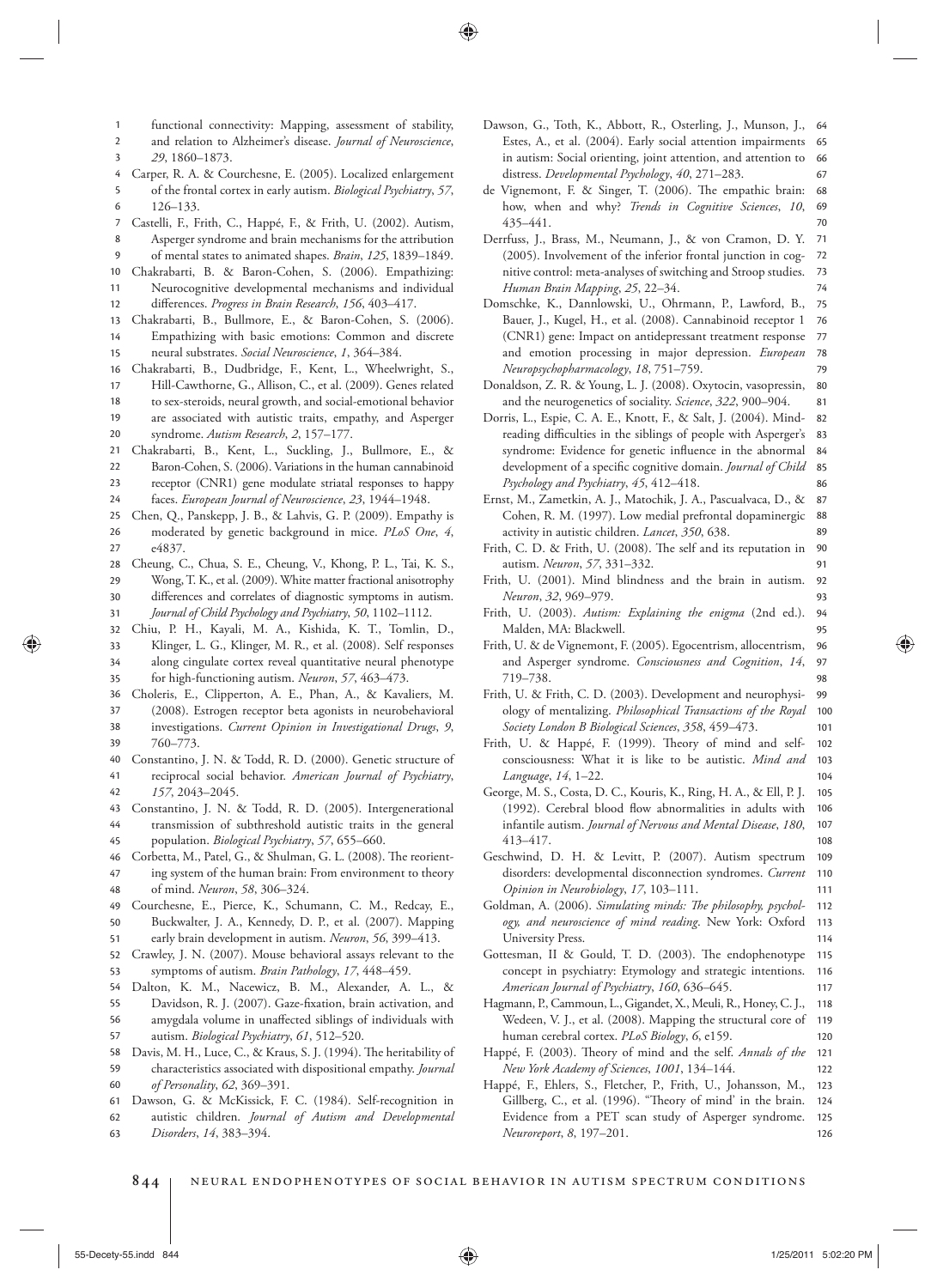- 3 2 1 Happé, F., Ronald, A., & Plomin, R. (2006). Time to give up on a single explanation for autism. Nature Neuroscience, 9, 1218 – 1220.
- 4 Happé, F. G. (1994). An advanced test of theory of mind:
- 5 Understanding of story characters' thoughts and feelings in
- 6 able autistic, mentally handicapped, and normal children
- 8 7 and adults. *Journal of Autism and Developmental Disorders*, 24, 129-154.
- 10 9 Happé, F. G. (1995). The role of age and verbal ability in the theory of mind task performance of subjects with autism .

11 *Child Development* , *66* , 843 – 855 .

- 12 Hariri, A. R., Drabant, E. M., Munoz, K. E., Kolachana, B. S.,
- 13 Mattay, V. S., Egan, M. F., et al. (2005). A susceptibility gene
- 15 14 for affective disorders and the response of the human amygdala. *Archives of General Psychiatry*, 62, 146-152.
- 16 Hariri, A. R., Mattay, V. S., Tessitore, A., Kolachana, B., Fera, F.,
- 17 Goldman, D., et al. (2002). Serotonin transporter genetic
- 19 18 variation and the response of the human amygdala . *Science* , 297, 400-403
- 20 Hazlett, E. A., Buchsbaum, M. S., Hsieh, P., Haznedar, M. M.,
- 21 Platholi, J., LiCalzi, E. M., et al. (2004). Regional glucose
- $23$ 22 metabolism within cortical Brodmann areas in healthy individuals and autistic patients. *Neuropsychobiology*, 49,
- 24  $115 - 125$ .
- 25 Haznedar, M. M., Buchsbaum, M. S., Wei, T. C., Hof, P. R.,
- 26 Cartwright, C., Bienstock, C. A., & Hollander, E. (2000).
- 28  $27$ Limbic circuitry in patients with autism spectrum disorders
- 29 studied with positron emission tomography and magnetic resonance imaging. American Journal of Psychiatry, 157,
- 30 1994-2001.
- 33 32 31 Heerey, E. A., Keltner, D., & Capps, L. M. (2003). Making sense of self-conscious emotion: Linking theory of mind and emotion in children with autism. *Emotion*, 3, 394–400.

34 Henderson, H. A., Zahka, N. E., Kojkowski, N. M., Inge, A. P.,

- 35 Schwartz, C. B., Hileman, C. M., et al. (2009). Self-
- 36 referenced memory, social cognition, and symptom presenta-
- 38 37 tion in autism. *Journal of Child Psychology and Psychiatry*, *50* , 853 – 860 .
- 40 39 Hill, E., Berthoz, S., & Frith, U. (2004). Brief report: Cognitive
- 41 processing of own emotions in individuals with autistic spectrum disorder and in their relatives . *Journal of Autism and*
- 42 *Developmental Disorders* , *34* , 229 – 235 .
- 45 44 43 Hobson, R. P. (1986). The autistic child's appraisal of expressions of emotion . *Journal of Child Psychology and Psychiatry* , *27* , 321 – 342.
- 46 Hobson, R. P., Chidambi, G., Lee, A., & Meyer, J. (2006).
- 48 47 Foundations for self-awareness: An exploration through autism. *Monographs of the Society for Research in Child*
- 49 *Development* , *71* , vii – 166 .
- 50 Hoekstra, R. A., Bartels, M., Verweij, C. J., & Boomsma, D. I.
- 52 51 (2007). Heritability of autistic traits in the general population. Archives of Pediatrics and Adolescent Medicine, 16,
- 54 53 372 – 377.
- 55 Humphreys, K., Minshew, N., Leonard, G. L., & Behrmann, M. (2007). A fine-grained analysis of facial expression processing
- 57 56 in high-functioning adults with autism. *Neuropsychologia*, *45* , 685 – 695 .
- 58 Hutto, D. (2007). *The narrative practice hypothesis: Origins and*
- 61  $60$ 59 *applications of folk psychology* . In D. Hutto (Ed.), Narrative and understanding persons (pp. 43-68). Cambridge: Cambridge University Press.
- 62 ICD-10. (1994). *International classification of diseases*. Geneva,
- 63 Switzerland: World Health Organization.
- 66 65 Insel, T. R., O'Brien, D. J., & Leckman, J. F. (1999). Oxytocin, 64 vasopressin, and autism: Is there a connection? *Biological Psychiatry* , *45* , 145 – 157 .
- 70 69 68 67 Kana, R. K., Keller, T. A., Cherkassky, V. L., Minshew, N. J., & Just, M. A. (2009). Atypical frontal-posterior synchronization of theory of mind regions in autism during mental state attribution. *Social Neuroscience*, 4, 135-152.
- 72 71 Kanner, L. (1943). Autistic disturbance of affective contact. *Nervous Child*, 2, 217–250.
- 76 75 74 73 Kelley, W. M., Macrae, C. N., Wyland, C. L., Caglar, S., Inati, S., & Heatherton, T. F. (2002). Finding the self? An eventrelated fMRI study. *Journal of Cognitive Neuroscience*, 14, 785-794.
- 80 79 78 77 Kennedy, D. P. & Courchesne, E. (2008a). Functional abnormalities of the default network during self- and other-reflection in autism. *Social Cognitive and Affective Neuroscience* , *3* , 177 – 190 .
- 83 82 81 Kennedy, D. P. & Courchesne, E. (2008b). The intrinsic functional organization of the brain is altered in autism. *Neuroimage* , *39* , 1877 – 1885 .
- 87 86 85 84 Kennedy, D. P., Redcay, E., & Courchesne, E. (2006). Failing to deactivate: Resting functional abnormalities in autism. *Proceedings of the National Academy of Sciences U S A* , *103* , 8275-8280.
- 91 90 89 88 Keysers, C., Wicker, B., Gazzola, V., Anton, J. L., Fogassi, L., & Gallese, V. (2004). A touching sight: SII/PV activation during the observation and experience of touch. *Neuron*, 42, 335 – 346
- 95 94 93 92 Klin, A. (2000). Attributing social meaning to ambiguous visual stimuli in higher-functioning autism and Asperger syndrome: The social attribution task. *Journal of Child* Psychology and Psychiatry, 41, 831-846.
- 99 98 97 96 Knafo, A., Zahn-Waxler, C., Van Hulle, C., Robinson, J. L., & Rhee, S. H. (2008). The developmental origins of a disposition toward empathy: Genetic and environmental contributions. *Emotion*, 8, 737-752.
- 101 100 Landis, S. & Insel, T. R. (2008). The "neuro" in neurogenetics. *Science* , *322* , 821 .
- 105 104 103 102 Lee, K. H. & Siegle, G. J. (2009). Common and distinct brain networks underlying explicit emotional evaluation: A metaanalytic study. Social Cognitive and Affective Neuroscience, in *press.* doi: 10.1093/scan/nsp001 .
- 108 107 106 Leslie, A. M. & Thaiss, L. (1992). Domain specificity in conceptual development: Neuropsychological evidence from autism . *Cognition* , *43* , 225 – 251 .
- 112 111 110 109 Levitt, J. G., O'Neill, J., Blanton, R. E., Smalley, S., Fadale, D., McCracken, J. T., et al. (2003). Proton magnetic resonance spectroscopic imaging of the brain in childhood autism. *Biological Psychiatry* , *54* , 1355 – 1366 .
- 115 114 113 Lind, S. E. & Bowler, D. M. (2009). Delayed self-recognition in children with autism spectrum disorder . *Journal of Autism and Developmental Disorders* , *39* , 643 – 650 .
- 117 116 Loehlin, J. C. & Nichols, R. C. (1976). *Heredity, environment,* and personality. Austin, TX: University of Texas Press.
- 120 119 118 Lombardo, M. V., Barnes, J. L., Wheelwright, S. J., & Baron-Cohen, S. (2007). Self-referential cognition and empathy in autism. PLoS One, 2, e883.
- 123 122 121 Lombardo, M. V. & Baron-Cohen, S. (2010). Unraveling the paradox of the autistic self. *Wiley Interdisciplinary Reviews: Cognitive Science* , *1* , 393 – 403 .
- 126 125 124 Lombardo, M. V., Chakrabarti, B., Bullmore, E. T., Sadek, S. A., Wheelwright, S. J., Pasco, G., et al. (2010). Atypical neural self-representation in autism. *Brain*, 133, 611-624.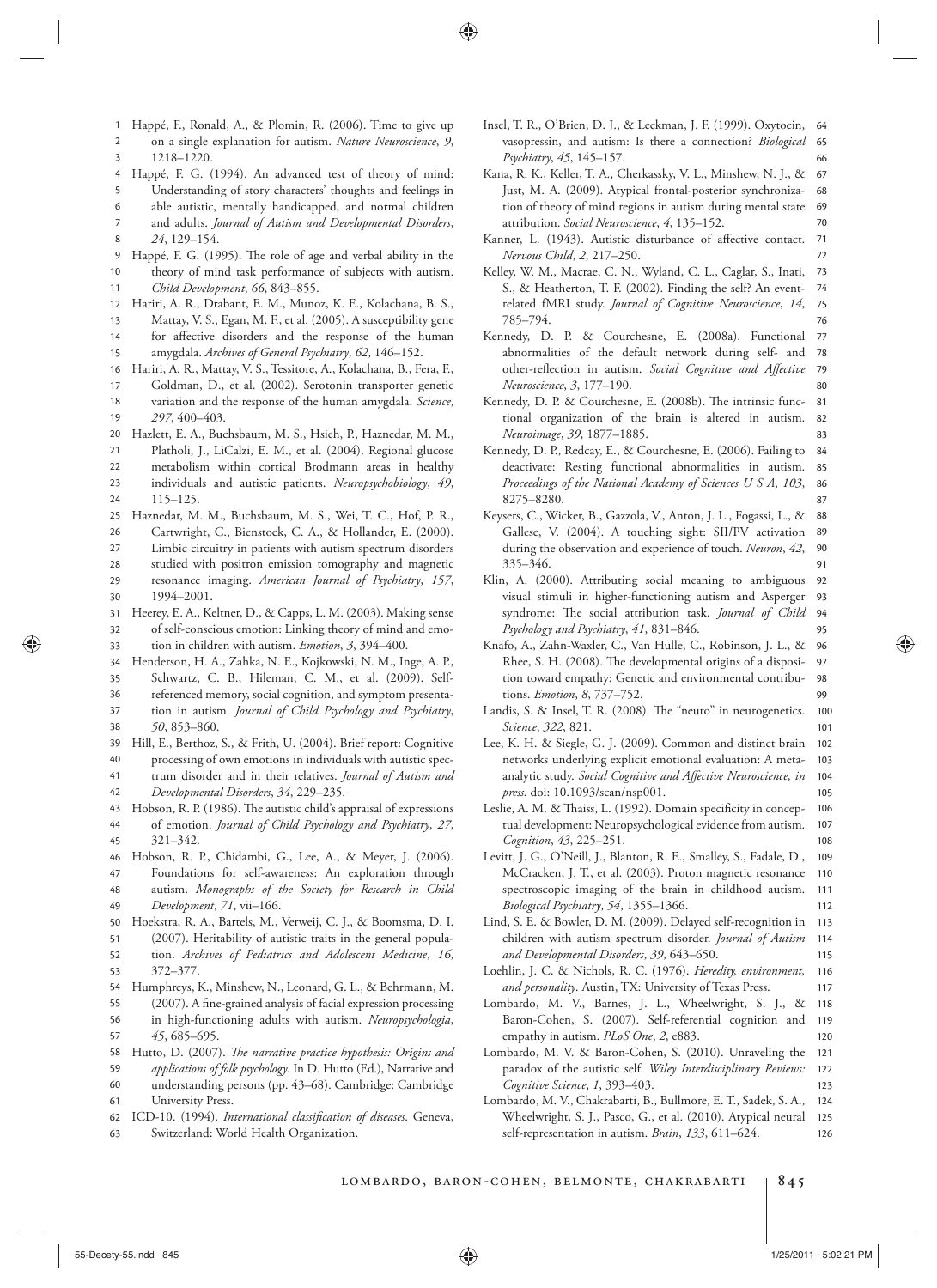- 1 Lombardo, M. V., Chakrabarti, B., Bullmore, E. T.,
- 2 Wheelwright, S. J., Sadek, S. A., Suckling, J., et al. (2010).
- 3 Shared neural circuits for mentalizing about the self and
- 4 others. *Journal of Cognitive Neuroscience*, 22, 1623-1635.
- 5 Losh, M., Adolphs, R., Poe, M. D., Couture, S., Penn, D.,
- 8 7 6 Baranek, G. T., et al. (2009). Neuropsychological profile of autism and the broad autism phenotype . *Archives of General Psychiatry* , *66* , 518 – 526 .
- 9 Losh, M. & Piven, J. (2007). Social-cognition and the broad
- 10 autism phenotype: identifying genetically meaningful
- 12 11 phenotypes . *Journal of Child Psychology and Psychiatry* , *48* ,  $105 - 112.$
- 13 Makkonen, I., Riikonen, R., Kokki, H., Airaksinen, M. M., &
- 15 14 Kuikka, J. T. (2008) Serotonin and dopamine transporter binding in children with autism determined by
- 17 16 SPECT. Developmental Medicine and Child Neurology, 50, 593-597.
- 18 Matthews, K. A., Batson, C. D., Horn, J., & Rosenman, R. H.
- 20 19 (1981). "Principles in his nature which interest him in the fortune of others.": The heritability of empathic concern for
- 21 others. *Journal of Personality*, 49, 237-247.
- 22 McAlonan, G. M., Cheung, C., Cheung, V., Wong, N.,
- 24  $23$ Suckling, J., & Chua, S. E. (2009). Differential effects on white-matter systems in high-functioning autism and
- 25 Asperger's syndrome. *Psychological Medicine*, 9, 1-9.
- 29 28  $27$ 26 McAlonan, G. M., Cheung, V., Cheung, C., Suckling, J., Lam, G. Y., Tai, K. S., et al. (2005). Mapping the brain in autism. A voxel-based MRI study of volumetric differences and intercorrelations in autism. *Brain*, 128, 268-276.
- 31 30 Mehrabian, A. & Epstein, N. (1972). A measure of emotional empathy. *Journal of Personality*, 40, 525-543.
- 32 Meyer-Lindenberg, A., Kolachana, B., Gold, B., Olsh, A.,
- 35 34 33 Nicodemus, K. K., Mattay, V., et al. (2009). Genetic variants in AVPR1A linked to autism predict amygdala activation and personality traits in healthy humans . *Molecular Psychiatry* ,
- 36 14, 968-975.
- 37 Meyer-Lindenberg, A. & Weinberger, D. R. (2006). Intermediate
- 39 38 phenotypes and genetic mechanisms of psychiatric disorders . *Nature Reviews Neuroscience* , *7* , 818 – 827 .
- 40 Mitchell, J. P., Macrae, C. N., & Banaji, M. R. (2006).
- 42 41 Dissociable medial prefrontal contributions to judgments of similar and dissimilar others. *Neuron*, 50, 655-663.
- 43 Mitchell, P. & O'Keefe, K. (2008). Brief report: Do individuals
- 44 with autism spectrum disorder think they know their own
- 46 45 minds? *Journal of Autism and Developmental Disorders* , *38* , 1591-1597.
- 47 Moran, J. M., Macrae, C. N., Heatherton, T. F., Wyland, C. L.,
- 48 & Kelley, W. M. (2006). Neuroanatomical evidence for
- 50 49 distinct cognitive and affective components of self. *Journal of* Cognitive Neuroscience, 18, 1586-1594.
- 51 Mottron, L., Dawson, M., Soulières, I., Hubert, B., & Burack, J.
- 53 52 (2006). Enhanced perceptual functioning in autism: An update, and eight principles of autistic perception . *Journal of*
- 54 *Autism and Developmental Disorders* , *36* , 27 – 43 .
- 55 Murphy, D. G., Daly, E., Schmitz, N., Toal, F., Murphy, K.,
- 56 Curran, S., et al. (2006). Cortical serotonin 5-HT2A recep-
- 57 tor binding and social communication in adults with
- 59 58 Asperger's syndrome: an in vivo SPECT study . *American Journal of Psychiatry* , *163* , 934 – 936 .
- 60 Ochsner, K. N., Beer, J. S., Robertson, E. R., Cooper, J. C.,
- 61 Gabrieli, J. D., Kihsltrom, J. F., et al. (2005). The neural cor-
- 62 relates of direct and reflected self-knowledge. *Neuroimage*,
- 63 28, 797-814.
- 66 65 Panksepp, J. (1998). *Affective neuroscience: The foundations of 6*4 human and animal emotions. New York: Oxford University Press .
- 71 70 69 68 67 Panksepp, J., Nelson, E., & Bekkedal, M. (1997). Brain systems for the mediation of social separation-distress and socialreward. Evolutionary antecedents and neuropeptide intermediaries. Annals of the New York Academy of Sciences, 807,  $78 - 100.$
- 76 75 74 73 72 Pardini, M., Garaci, F. G., Bonzano, L., Roccatagliata, L., Palmieri, M. G., Pompili, E., et al. (2009). White matter reduced streamline coherence in young men with autism and mental retardation. *European Journal of Neurology*, 16, 1185-1190.
- 79 78 77 Perner, J., Frith, U., Leslie, A. M., & Leekam, S. R. (1989). Exploration of the autistic child's theory of mind: Knowledge, belief, and communication. *Child Development*, 60, 688-700.
- 83 82 81 80 Pfeifer, J. H., Iacoboni, M., Mazziotta, J. C., & Dapretto, M. (2008). Mirroring others' emotions relates to empathy and interpersonal competence in children. *Neuroimage*, 39, 2076 – 2085.
- 86 85 84 Premack, D. & Woodruff, G. (1978). Does the chimpanzee have a theory of mind? *Behavioral and Brain Sciences*, 1, 515 – 526.
- 89 88 87 Preston, S. D. & de Waal, F. B. M. (2002). Empathy: Its ultimate and proximate bases . *Behavioral and Brain Sciences* , *25*, 1–72
- 94 93 92 91 90 Pugliese, L., Catani, M., Ameis, S., Dell'acqua, F., de Schotten, M. T., Murphy, C., et al. (2009). The anatomy of extended limbic pathways in Asperger syndrome: A preliminary diffusion tensor imaging tractography study. Neuroimage, 47, 427-434.
- 97 96 95 Rogers, S. J. & Pennington, B. F. (1991). A theoretical approach to deficits in infantile autism. *Development and Psychopathology* , *3* , 137 – 162 .
- 102 101 100 99 98 Ronald, A., Happé, F., Bolton, P., Butcher, L. M., Price, T. S., Wheelwright, S., et al. (2006). Genetic heterogeneity between the three components of the autism spectrum: A twin study . *Journal of the American Academy of Child and Adolescent Psychiatry* , *45* , 691 – 699 .
- 106 105 104 103 Rushton, J. P., Fulker, D. W., Neale, M. C., Nias, D. K., & Eysenck, H. J. (1986). Altruism and aggression: The heritability of individual differences. *Journal of Personality and Social Psychology* , *50* , 1192 – 1198 .
- 109 108 107 Saxe, R. & Powell, L. J. (2006). It's the thought that counts: Specific brain regions for one component of theory of mind. Psychological Science, 17, 692-699.
- 112 111 110 Senju, A., Southgate, V., White, S., & Frith, U. (2009). Mindblind eyes: An absence of spontaneous theory of mind in Asperger Syndrome. *Science*, 325, 883-885.
- 116 115 114 113 Schultz, R. T. (2005). Developmental deficits in social perception in autism: The role of the amygdala and fusiform face area . *International Journal of Developmental Neuroscience* , *23* ,  $125 - 141.$
- 119 118 117 Silani, G., Bird, G., Brindley, R., Singer, T., Frith, C., & Frith, U. (2008). Levels of emotional awareness and autism: An fMRI study. *Social Neuroscience*, 3, 97-110.
- 123 122 121 120 Singer, T., Seymour, B., O'Doherty, J., Kaube, H., Dolan, R. J., & Frith, C. D. (2004). Empathy for pain involves the affective but not sensory components of pain. *Science*, 303, 1157 – 1162.
- 126 125 124 Southgate, V., Senju, A., & Csibra, G. (2007). Action anticipation through attribution of false belief by 2-year olds. Psychological Science, 18, 587-592.
- 846 | NEURAL ENDOPHENOTYPES OF SOCIAL BEHAVIOR IN AUTISM SPECTRUM CONDITIONS